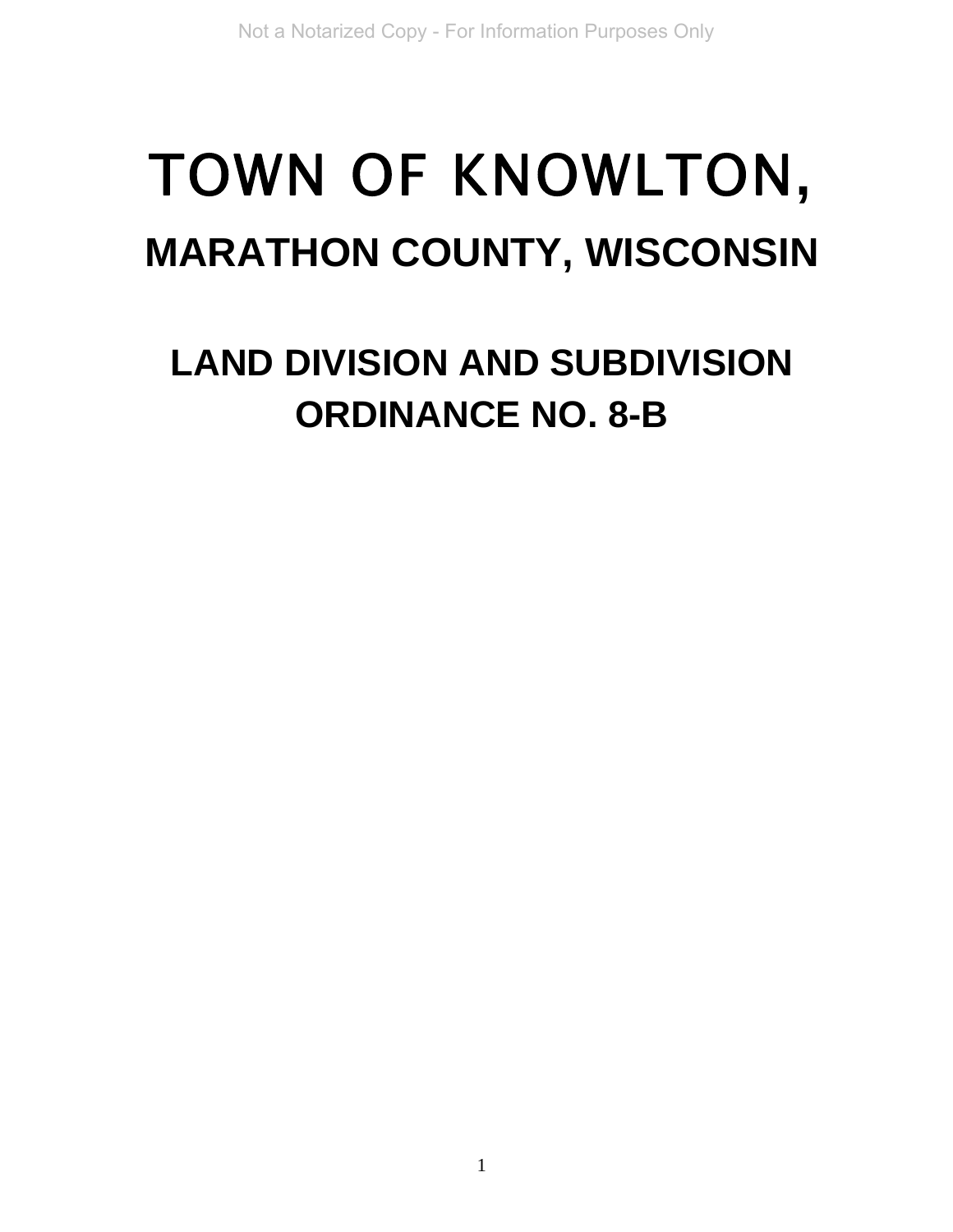# **Index**

# SECTION 1.0 AUTHORITY AND GENERAL PROVISIONS

| SECTION 1.1        |  |
|--------------------|--|
| SECTION 1.2        |  |
| <b>SECTION 1.3</b> |  |
|                    |  |
| SECTION 1.5        |  |
| <b>SECTION 1.6</b> |  |
| SECTION 1.7        |  |
|                    |  |
|                    |  |
|                    |  |

#### **SECTION 2.0 GENERAL PROVISIONS**

#### **SECTION 3.0 SUITABILITY STANDARDS**

## **SECTION 4.0 SUBDIVISION STANDARDS**

# **SECTION 5.0 SUBDIVISION DESIGN**

|                    | <b>SECTION 6.0 CONSERVATION DESIGN</b> |  |
|--------------------|----------------------------------------|--|
|                    |                                        |  |
| <b>SECTION 7.0</b> | <b>CONDOMINIUMS</b>                    |  |
| SECTION 7.1        |                                        |  |
| SECTION 7.2        |                                        |  |
| <b>SECTION 7.3</b> |                                        |  |
| SECTION 7.4        |                                        |  |
| <b>SECTION 7.5</b> |                                        |  |
| <b>SECTION 7.6</b> |                                        |  |
|                    |                                        |  |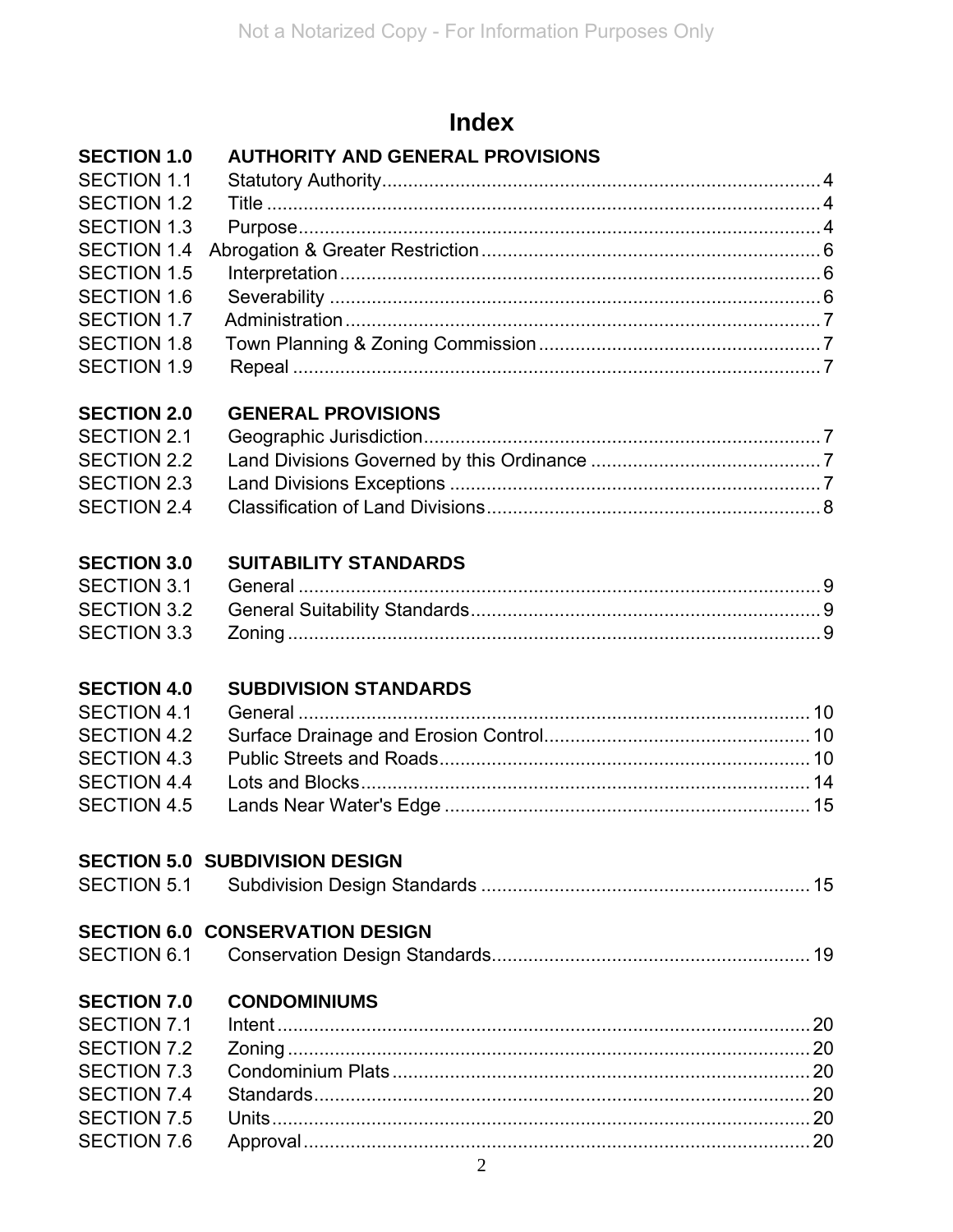#### **SECTION 8.0 OWNERSHIP AND MAINTENANCE OF OPENSPACE**

#### **SECTION 9.0 DEDICATIONS AND IMPROVEMENTS**

#### **SECTION 10.0 PROCESS AND PROCEEDURES**

#### **SECTION 11.0 RECORDING**

|--|--|

#### **SECTION 12.0 ADMINISTRATION AND ENFORCEMENT**

| SECTION 12.3 Replats, Vacations or Altercations in Recorded Plats 30 |  |
|----------------------------------------------------------------------|--|
|                                                                      |  |

#### **SECTION 13.0 APPENDIX A**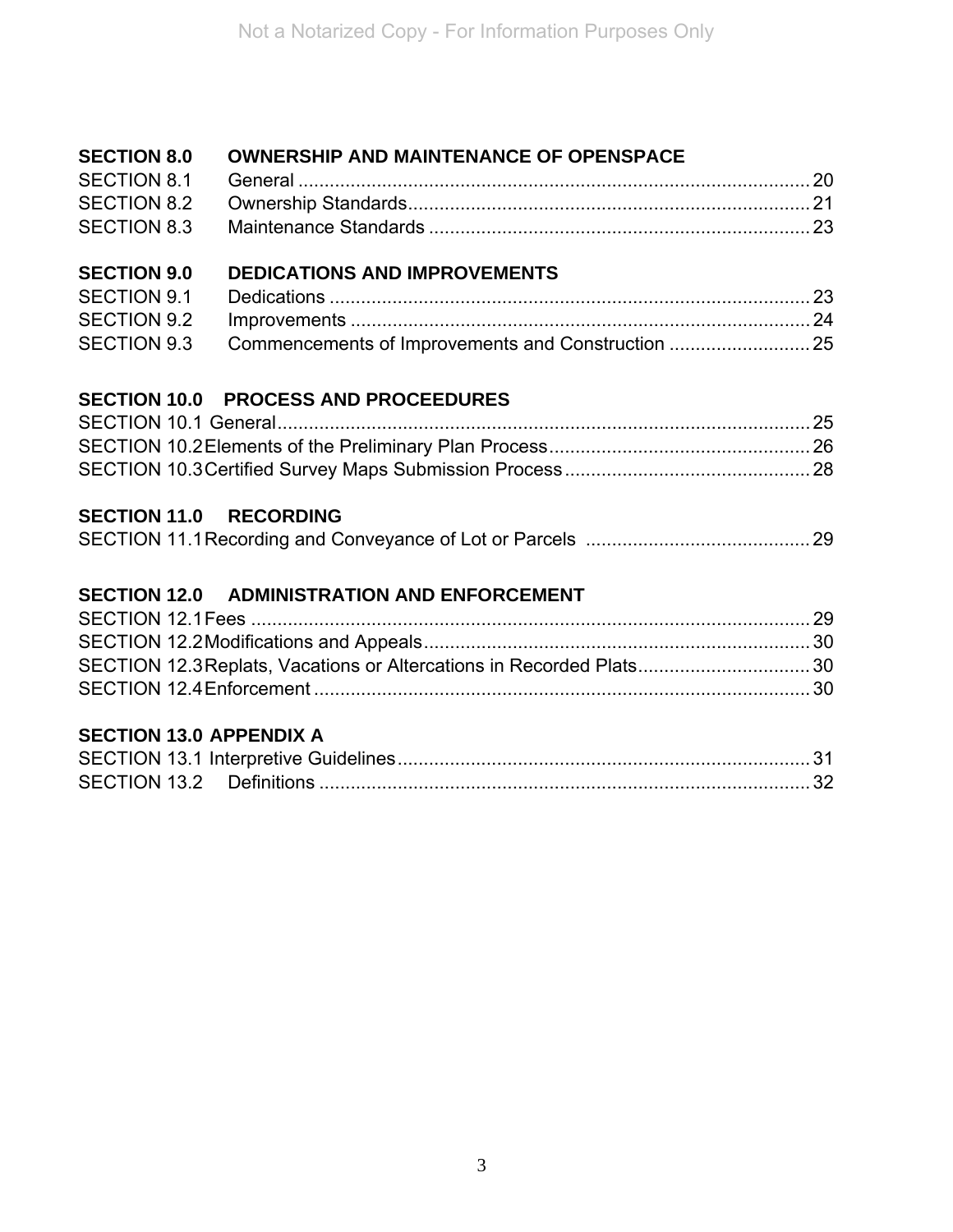# **TOWN OF KNOWLTON, MARATHON COUNTY, WISCONSIN ORDINANCE NO. 8-B**

#### **AN ORDINANCE HAVING REPEALED ORDINANCE NO. 8 ENTITLED**

"AN ORDINANCE PROVIDING FOR LOT SIZE AND LAYOUT REQUIREMENTS IN PLATTED SUBDIVISIONS" AND REPEALING ORDINANCE NO. 8-A ENTITLED "AN ORDINANCE GOVERNING THE SUBDIVISION AND DIVISION OF LAND IN THE TOWN OF KNOWLTON, MARATHON COUNTY," AND CREATING ORDINANCE NO. 8-B ENTITLED "TOWN OF KNOWLTON LAND DIVISION AND SUBDIVISION."

The Town Board of the Town of Knowlton, Marathon County, does hereby ordain that Ordinance No. 8, including amendments, of the town ordinances of the Town of Knowlton, Marathon County, is hereby repealed and recreated to provide as follows:

#### **SECTION 1.0 AUTHORITY AND GENERAL PROVISIONS**

#### **SECTION 1.1 STATUTORY AUTHORITY**

These land division and subdivision regulations are adopted and made effective by the Knowlton Town Board on Fundally 2007. under the authority granted by Chapter 86.07(2), Chapter 236 and Chapter 703 of the Wisconsin Statutes. All applications for subdivision approval, including Certified Survey Maps, Condominium Developments, Preliminary Plats, and Final Plats, as of the effective date, shall be reviewed under these regulations. This ordinance shall be interpreted and enforced by the Knowlton Town Board, Marathon County, Wisconsin.

#### **SECTION 1.2 TITLE**

This ordinance shall be known as the "Town of Knowlton Land Division and Subdivision Ordinance."

#### **SECTION 1.3 PURPOSE**

The purpose of this ordinance is to control the division of land, with consideration to preserving the character of the Town and its environment, conserving the value of the land and the value of buildings and improvements placed upon the land. The regulations are intended to encourage the most appropriate use of land, to provide the best possible environment for human habitation, protecting open spaces, and to promote the public health, safety and general welfare, and providing the mechanism to implement the division of land in accordance with the Knowlton Comprehensive Master Plan by:

- (1) Furthering the orderly layout and use of land by establishing reasonable standards of design and procedures for land divisions, subdivision and re-subdivisions, and to ensure proper legal descriptions and monument of subdivided land.
- (2) To promote the public health, safety, convenience and general welfare of the Town by securing safety from fire, flooding, panic and other dangers.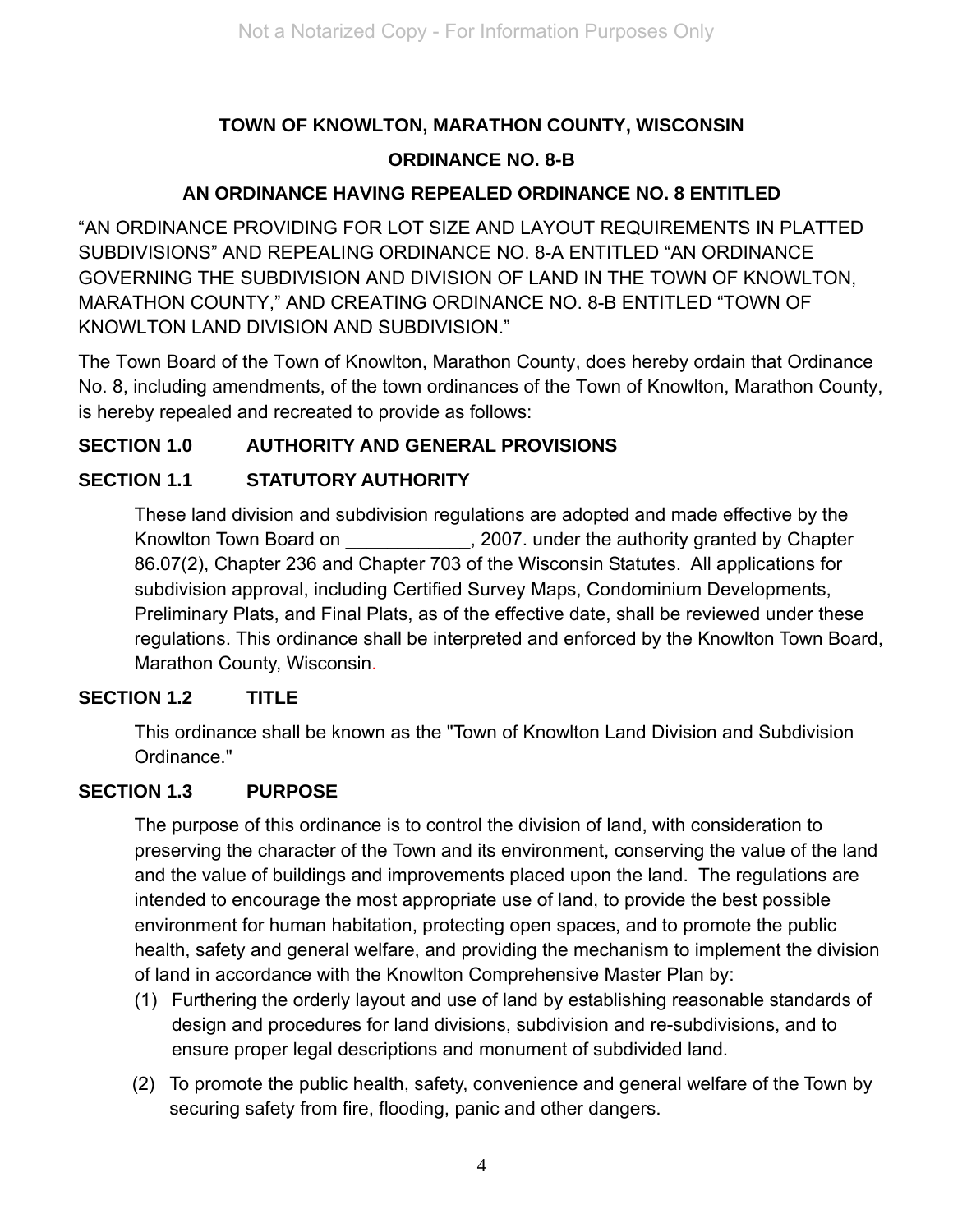- (3) Providing adequate light and air, including access to sunlight for solar collectors and to wind for wind energy systems.
- (4) Preventing overcrowding of land and to avoid undue concentration of population by establishing minimum lot sizes to preserve the rural character of the town.
- (5) To prevent the pollution of air, including light pollution, surface water and groundwater, and assure the adequacy of drainage facilities.
- (6) Conserving valuable natural resources such as floodplain areas, wetlands, forests, trees, natural corridors prime agricultural land and soils.
- (7) Facilitating adequate provision for transportation, water, sewerage, schools, parks, playgrounds, other public requirements, and the utilization of alternative energy sources. To ensure that facilities, improvements and services are available concurrent with development and will have a sufficient capacity to serve the proposed land division and that the Town will be required to bear no more than its fair share of the cost of providing the facilities and services through requiring the Sub divider to furnish land or establish mitigation measures to ensure that the development provides its fair share of capital facilities needs generated by development.
- (8) To encourage the wise use and management of natural resources throughout the Town in order to preserve the integrity, stability, and beauty of the community and the value of the land.
- (9) To provide for open spaces through the most efficient design and layout of the land in conformance with the density of development as established in the Knowlton Comprehensive Master Plan and the regulations established by applicable zoning ordinances.
- (10) Facilitating further re-subdivision of large tracts into smaller parcels of land, avoiding the problems of associated with inappropriately subdivided lands.
- (11) To ensure that land is subdivided only when the subdivision is necessary to provide for uses of land for which market demand exists and which are in the public interest., and not detrimental to the community.
- (12) Providing uniform and accurate maps and boundary descriptions of parcels of land.
- (13) Establishing standards for and access to town roads.
- (14) Lessen congestion in the streets and highways by ensuring that the street system design will not have a negative effect on neighborhood quality, traffic flow and safety.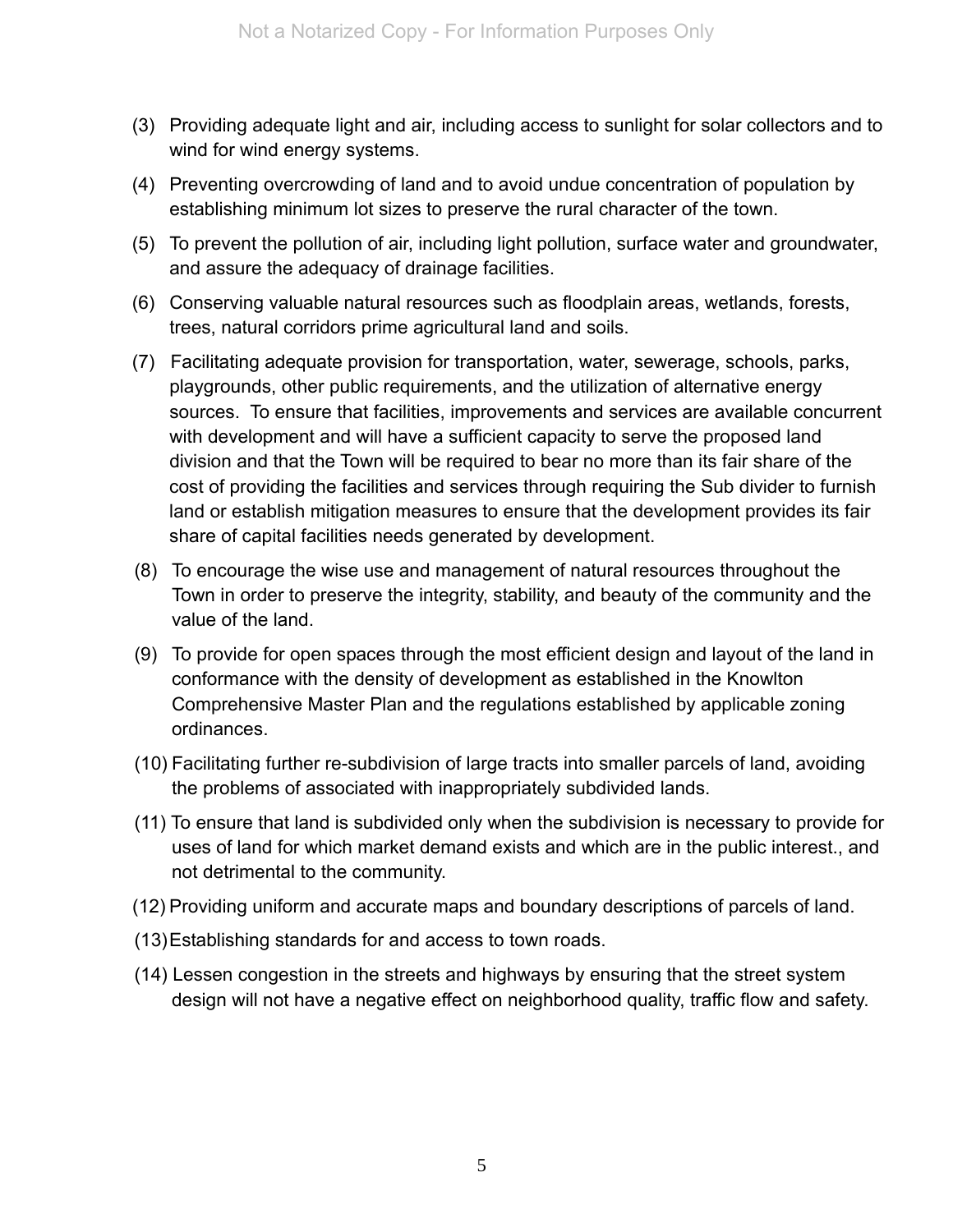#### **SECTION 1.4 ABROGATION & GREATER RESTRICTIONS**

These regulations are adopted by the Town Board of the Town of Knowlton, Marathon County, Wisconsin under the authority granted by Section 236.45 and for the purposes listed in Sections 236.01 and 236.45 of the Wisconsin Statutes:

- (1) The provisions of this Ordinance shall be held to be minimum requirements adopted to promote the health, safety, comfort, prosperity and general welfare of the Town of Knowlton.
- (2) This Ordinance shall not repeal, impair or modify private covenants, except that it shall apply whenever it imposes stricter restrictions on land use.
- (3) This Ordinance shall not repeal, abrogate, annul, impair or interfere with any existing easements, covenants, agreements, rules, regulations or permits previously adopted or issued pursuant to law.
- (4) Subdivisions shall conform to the Knowlton Comprehensive Master Plan to ensure orderly, planned, efficient, and economical development of the Town. All design standards must be met for all land division applications prior to approval and once approved shall not be changed without approval of the Plan Commission or designated by the Town Board.
- (5) Land to be subdivided shall be of such character that it can be used safely for building purposes without danger to health or peril and land shall not be subdivided until adequate facilities and improvements exist and proper provision has been made for storm water drainage, surface and ground water quality, streets and transportation facilities.
- (6) Land that has been subdivided prior to the effective date of these regulations shall be grandfathered.
- (7) In laying out a subdivision or condominium, the owner shall conform to the provisions of Chapter 236 and 703, Wisconsin Statutes, and all applicable Town regulations. However, where this Ordinance imposes greater restrictions, the provisions of this Ordinance shall govern.

#### **SECTION 1.5 INTERPRETATION**

In the Town's interpretation and application, the provisions of this Ordinance shall be held to be minimum requirements and shall be liberally construed in favor of the Town and shall not be deemed a limitation or repeal of any other power granted by the Wisconsin Statutes.

#### **SECTION 1.6 SEVERABILITY**

If any provision of this Ordinance is invalid or unconstitutional, or if the application of this Ordinance to any person or circumstances is invalid or unconstitutional, such invalidity or unconstitutionality shall not affect the other provisions or applications of this Ordinance.

#### **SECTION 1.7 ADMINISTRATION**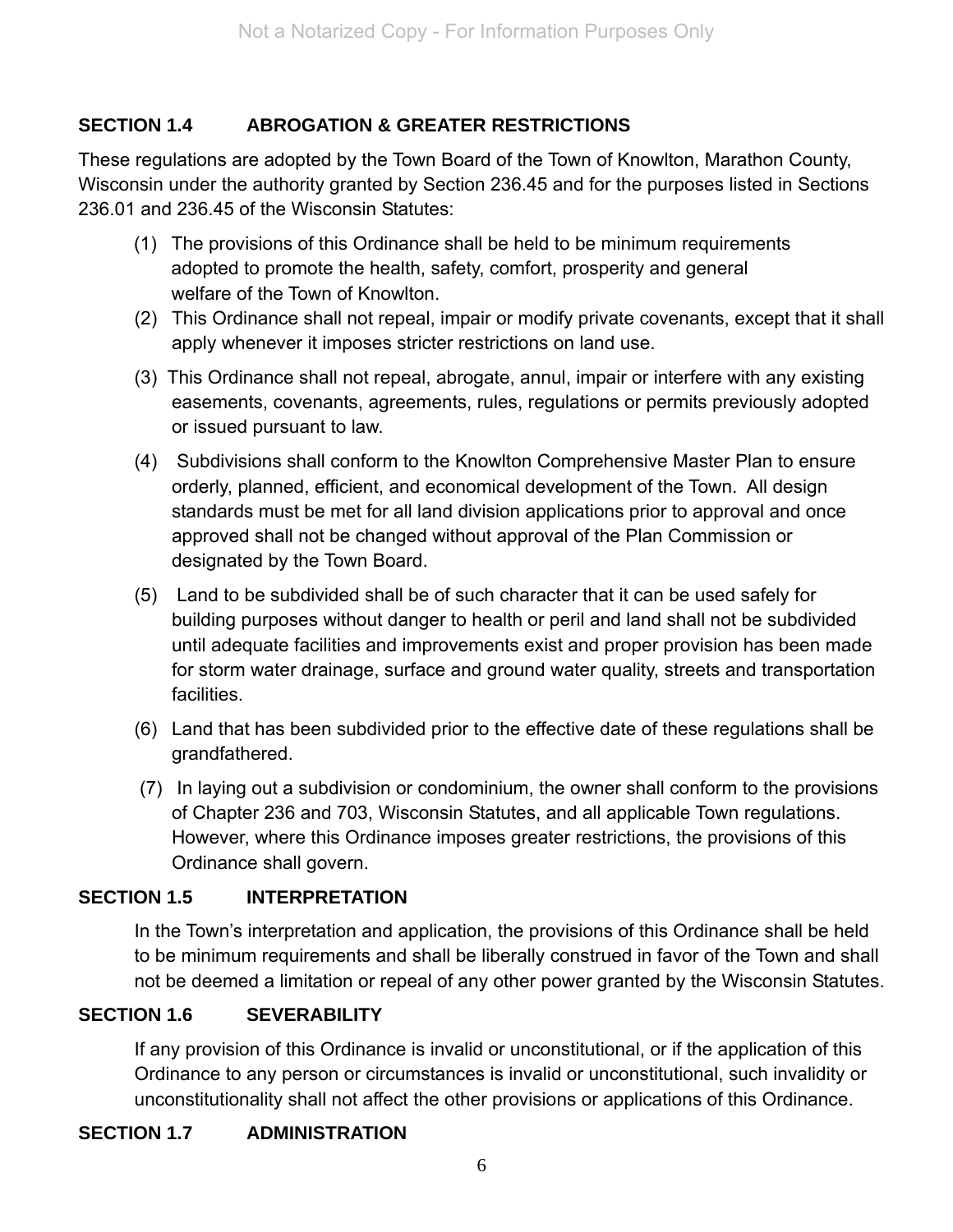The administration of the provisions of this ordinance shall be the responsibility of the Town Clerk, Town Planning & Zoning Commission and Town Board.

#### **SECTION 1.8 TOWN PLANNING & ZONING COMMISSION**

The Town Planning & Zoning Commission was established pursuant to Town Planning Commission Ordinance. The Planning Commission is empowered to conduct such hearings and meetings as necessary in accordance with this ordinance, and to recommend to the Town Board, approval, conditional approval or rejection of applications under the terms as set forth herein.

#### **SECTION 1.9 REPEAL**

All other ordinances or parts of ordinances of the Town explicitly inconsistent or conflicting with this Ordinance, to the extent of the inconsistency only, are hereby repealed.

#### **SECTION 2.0 GENERAL PROVISIONS**

#### **SECTION 2.1 GEOGRAPHIC JURISDICTION.**

The provisions of this chapter apply to **ALL LANDS** within the Town of Knowlton. Where a duly adopted county subdivision ordinance is more restrictive than this chapter, the county's greater restrictions shall apply.

#### **SECTION 2.2 LAND DIVISIONS GOVERNED BY THIS ORDINANCE.**

This ordinance shall apply to:

- (1) The act of division of a lot, parcel or tract which existed on the effective date of this ordinance by the owner thereof or his agent for the purpose of recording or transfer of ownership where the act of division creates one or more new lots, parcels or tracts smaller in area than herein provided.
- (2) Certified survey maps prepared for the purpose of monumenting existing parcels that are metes and bounds or rectangular descriptions.
- (3) This Ordinance is expressly applicable to Condominium Developments within the Town's jurisdiction, pursuant to Wisconsin Statutes, Section 703.27(1). For purposes of this Ordinance, a condominium unit and any associated limited common elements shall be deemed to be equivalent to a lot or parcel created by the act of subdivision and reviewed in the same fashion by the Town, including the design requirements provided in SECTION 5.0, other than the technical standards in §703.

#### **SECTION 2.3 LAND DIVISIONS EXCEPTIONS**

This ordinance shall not apply to: [see §236.45(2)]

- (1) Transfers of interest in land by will or pursuant to court order.
- (2) Leases for a term not to exceed ten (10) years, mortgages or easements.
- (3) The sale or exchange of parcels of land between owners of adjoining property if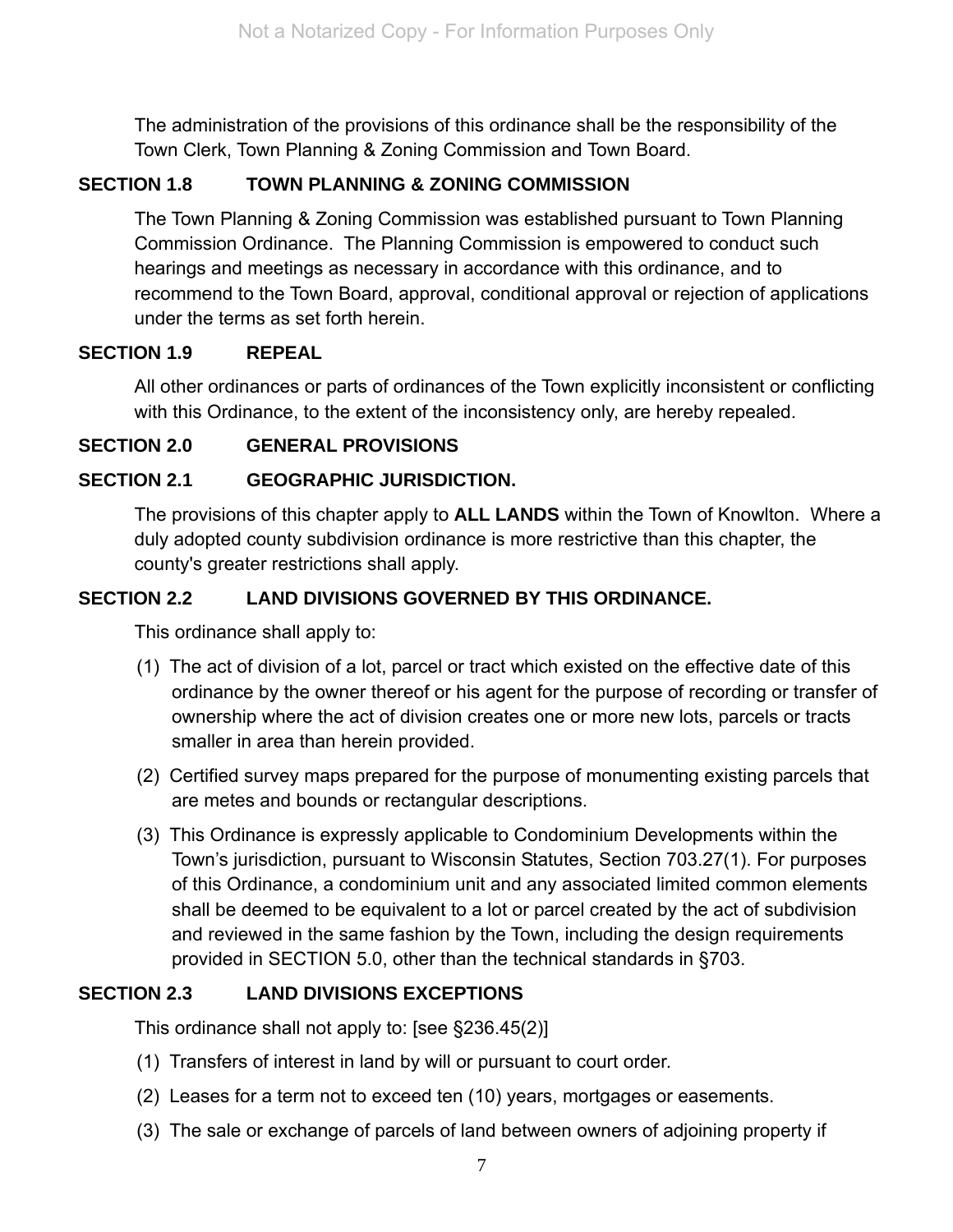additional lots are not thereby created and the lots resulting are not reduced below the minimum sizes required by this Code or other applicable laws and ordinances, except a certified survey map must be approved and recorded for such exchanges for the purpose of verifying that additional lots are not thereby created and the lots resulting there from are not reduced below the minimum sizes required by law.

- (4) Assessor's Plats made under Section 70.27, Wisconsin Statutes, but such assessors' plats shall comply with Wisconsin Statutes, Sections 236.15(1)(a) through (g) and 236.20(1) and (2)(a) through (c).
- (5) Cemetery plats under Wisconsin Statutes, Section 157.07;
- (6) Creation of parcels which are larger than ten (10) acres by division or as the result of sale thereby creating a remnant.

#### **SECTION 2.4 CLASSIFICATION OF LAND DIVISIONS**.

Any contiguous parcel or tract which is owned, controlled or managed as a single entity shall be treated as a single parcel or tract for the purpose of this ordinance unless it is bisected by an existing dedicated street or by navigable water. The Town Planning & Zoning Commission shall determine whether the proposed land division satisfies the above definition and this determination shall be subject to review by the Town Board. Land divisions are classified under this ordinance as:

- (1a) Residential. Any parcel created after the effective date of this ordinance, whether by Certified Survey or by subdivision or by condominium, that is or is intended to be used as a residential parcel shall contain no less than two (2) acre exclusive of any right-ofway or easement of 20 feet or wider. In Conservation Design Cluster Developments lot sizes can be reduced to no less than one (1) acre under the yield plan. No construction may commence or be authorized prior to approval of the parcel(s) by the Town Board*.*
- (2a) Non-residential. Any parcel created for non-residential uses shall comply with the zoning classification at the time of parcel creation.

#### (1b) MINOR SUBDIVISIONS

 (a) A minor subdivision shall include the creation of one (1) but not more than four (4) parcels or building sites, counting the remnant lot and the original tract as a parcel or lot, which are two (2) acres or greater in size or the division of a lot or out lot within a recorded subdivision into not more than four (4) parcels or building sites without changing the original exterior boundaries of the lot or out lot within any five (5) year period.

 (b) A minor subdivision shall also include the creation of any number of parcels or building sites which are two (2) acres to ten (10) acres in size.

(2b) STATE SUBDIVISIONS.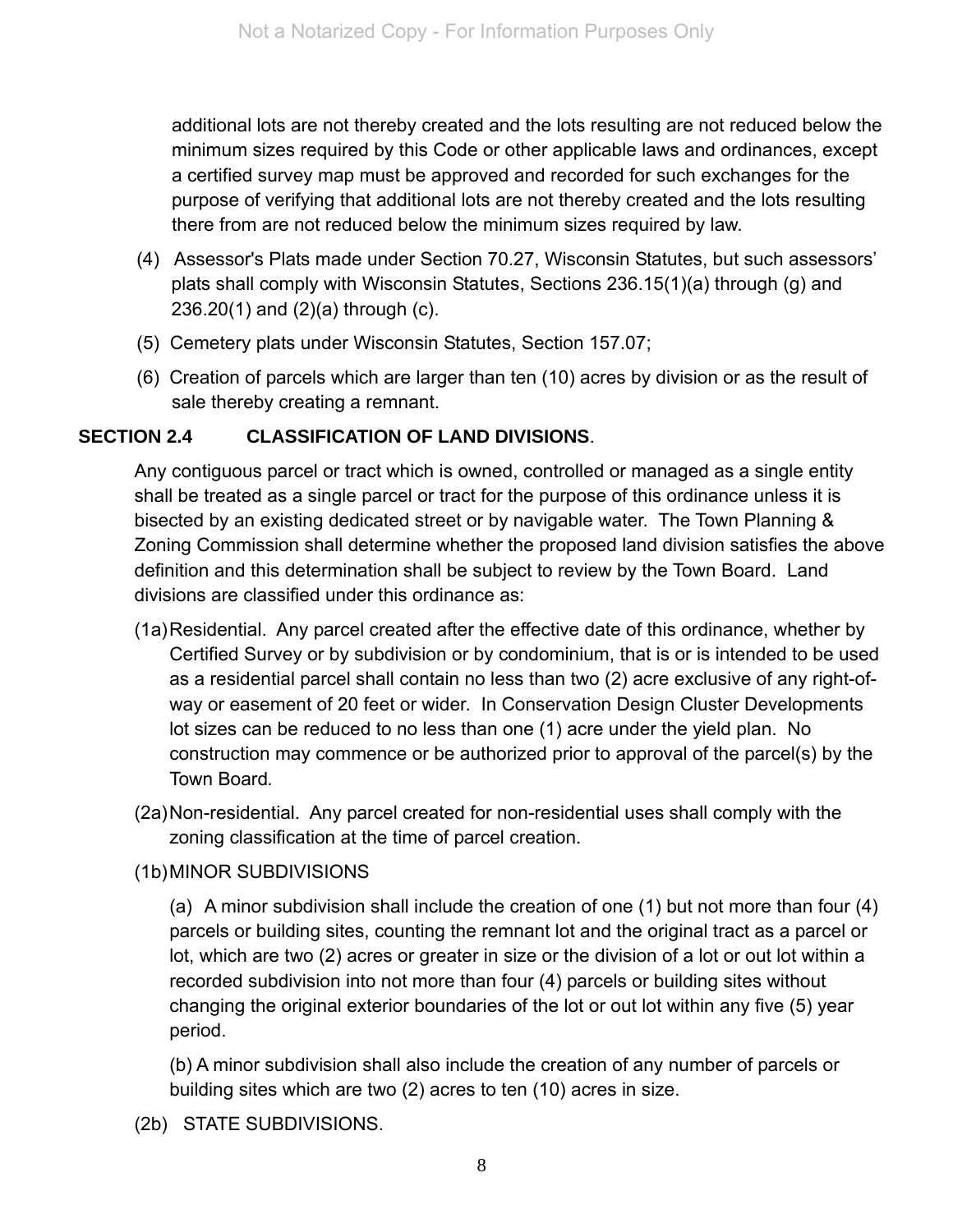Land division meeting the definition of "state subdivisions" are subject to mandatory State review under Chapter 236, Wisconsin Statutes, as well as, Town review under this ordinance and County review under County ordinances.

#### **SECTION 3.0. SUITABILITY STANDARDS**

#### **SECTION 3.1 GENERAL**.

- (1) Section 236.45 of the Wisconsin Statutes authorizes the Town to prohibit the division of lands where such prohibition will carry out the PURPOSES set forth in this ordinance. The town may also regulate the manner of land division in areas where divisions are permitted.
- (2) The suitability standards of this section are in addition to standards set forth in other regulatory ordinances.
- (3) These suitability standards shall be applied to all proposed land divisions under the authority stated herein.

#### **SECTION 3.2 GENERAL SUITABILITY STANDARDS.**

No land shall be divided upon the recommendation of the Planning Commission and determined by the Town Board to be unsuitable for its proposed use for reasons of flooding, inadequate drainage, adverse soil or rock formation, severe erosion potential, unfavorable topography, or any other features or circumstances likely to result in the imposition of unreasonable costs or to be harmful to the health, safety or general welfare of the future residents of the land division or of the community.

#### **SECTION 3.3 ZONING**.

(1) Divisions of lands under this ordinance shall be made in conformance with the provisions of the Marathon County Zoning Ordinance except no lot divided may be smaller than authorized by Section 2.2(3) of this ordinance.

#### **SECTION 4.0 SUBDIVISION STANDARDS**

#### **SECTION 4.1 GENERAL.**

Subdivision design standards shall apply to all divisions of land regulated by this ordinance. Land division layouts shall be planned in proper relation to existing and proposed land divisions and streets, topography, surface water, vegetative cover and other natural features. Land divisions shall conform to any town or county development plan, local master plan or element thereof applicable to the lands included.

#### **SECTION 4.2 SURFACE DRAINAGE AND EROSION CONTROL.**

(1) Land divisions shall be designed so as to minimize soil erosion and to provide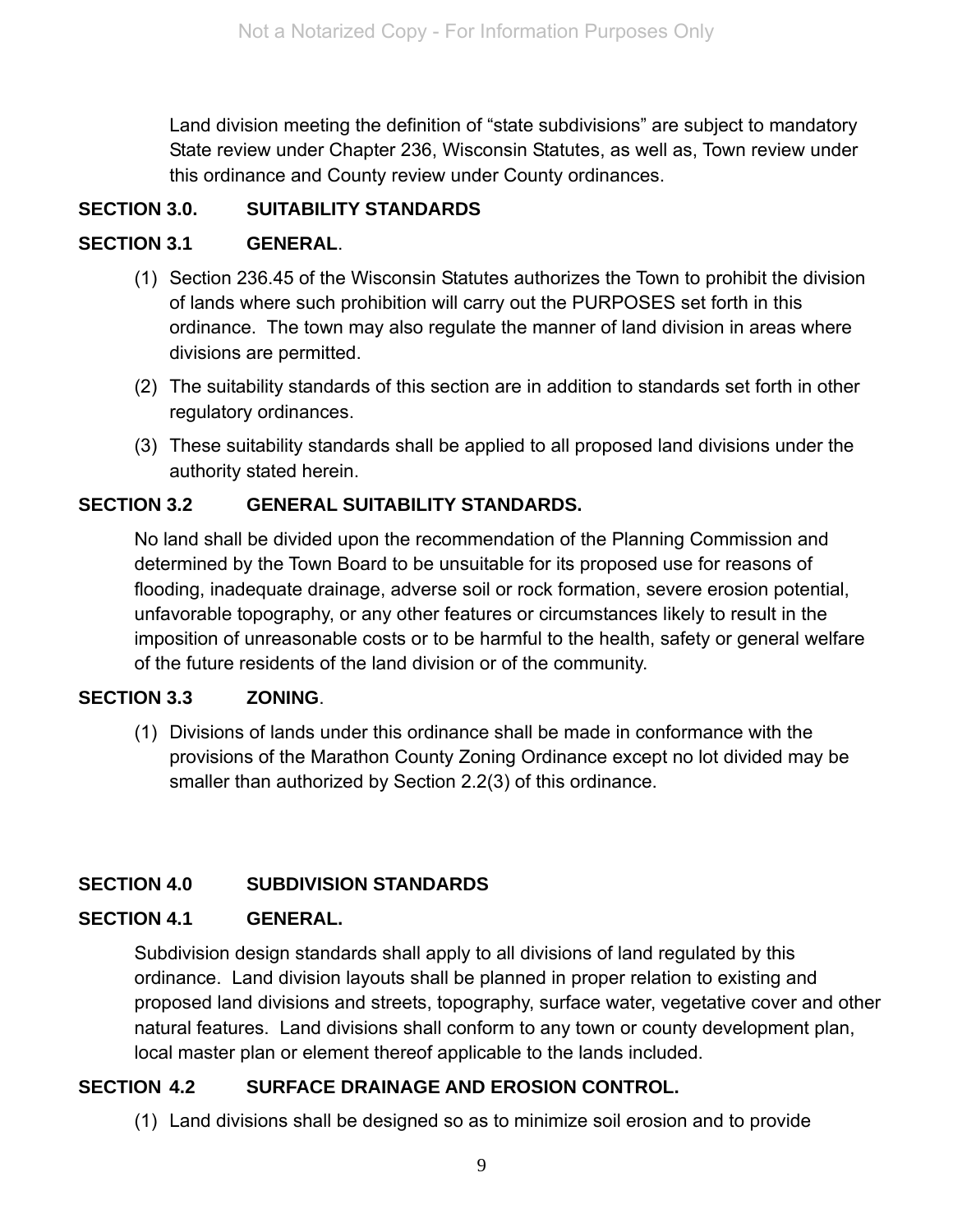reasonable management of surface water drainage. The Planning Commission may require engineering studies of erosion potentials and may impose preventive design requirements. The Planning Commission may require documentation of surface water drainage patterns and may impose design requirements to assure that flows are transported and disposed of without causing undue erosion and situation of surface waters, undue runoff onto adjoining lands or streets or other rights-of-way or excessive infiltration into locations of on-site waste water disposal facilities.

(2) Storm Water Easement and Drainage Right-of-Way. Where a subdivision is traversed by a water course, drainage way, channel, or stream, there shall be provided a storm water easement or drainage right-of-way conforming substantially to the lines of such water course, and of such width or construction or both as will be adequate for drainage purposes. Wherever possible, it is desirable that the drainage be maintained by an open channel with natural or landscaped banks and adequate width for maximum potential volume of flow.

#### **SECTION 4.3 PUBLIC STREETS AND ROADS.**

(1) Streets - General Considerations. Streets shall be designed and located in relation to existing and planned streets, to topographic conditions and natural terrain, to promote convenience and safety, and in appropriate relation to the proposed uses of land to be served by such streets.

These provisions shall apply to all roads and highways within the jurisdiction of the Ordinance.

- (a) All newly created roads and any widened right-of-way, shall be surveyed by a Registered Land Surveyor and approved by the Town Board. That plat shall then be recorded as a Certified Survey Map (CSM) in the Register of Deeds office with full compliance with: 236.15(1)(a), (b), (f), (g), (h) 236.15(2) same, except ratio of error shall be 1:5000 236.16(2) 236.20(2)(a), (b), (c), (d), (e), (h) 236.20(2)(I) shall be as per county land division ordinance 236.20(2)(j), (k) 236.20(3)(a) 236.20(3)(b) shall be as per county land division ordinance 236.21(1)(a), (b), (c), (d)
- (b) Town Road names are subject to approval by the Town Board and the County Planning Department to ensure conformity with the County Geographic Information System (GIS). Before any Minor Subdivision, County Subdivision or State Subdivision can be approved for recording, new town roads shall be named and these names as approved shall appear on the document to be recorded.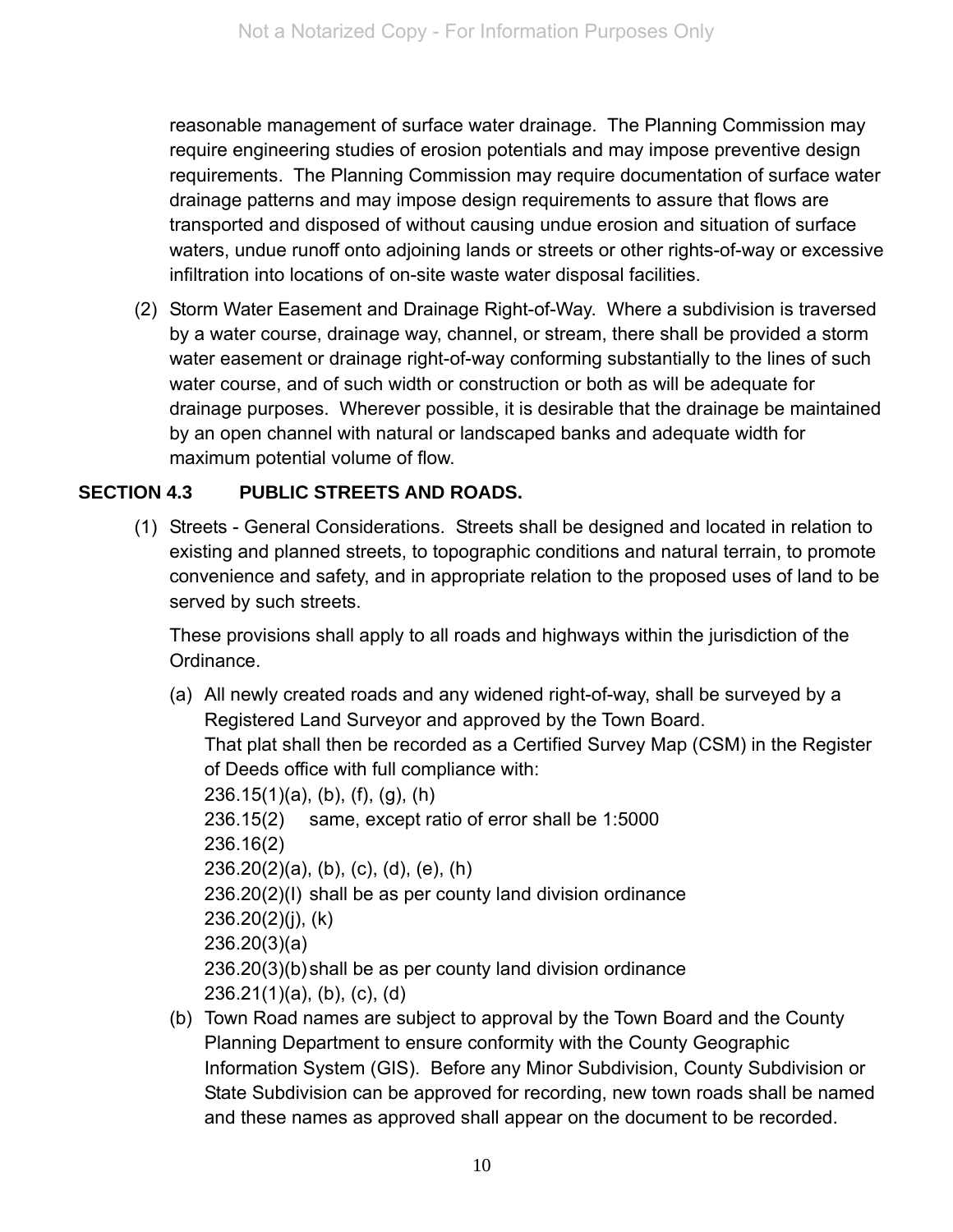- (2) Arrangement.
	- (a) All streets shall be properly integrated with the existing and proposed system of streets and dedicated rights-of-way.
	- (b) All streets shall be properly designed to accommodate special traffic generators, such as industries, business districts, schools, churches, and shopping centers.
	- (c) Minor streets shall be laid out to conform as much as possible to the topography, to discourage use by through traffic, to permit efficient drainage and sewer systems, and to require the minimum amount of streets necessary to provide convenient and safe access to property.
	- (d) The use of curvilinear streets, cul-de-sacs or U-shaped streets shall be encouraged only where such use may result in a more desirable layout.
	- (e) Proposed streets shall be extended to the boundary lines of the tract to be subdivided, unless prevented by topography or other physical conditions, or unless in the opinion of the Town Planning & Zoning Commission and/or Town Board such extension is not necessary or desirable for the coordination of the layout of the subdivision with the existing layout or the most advantageous future development of adjacent tracts.
	- (f) In business and industrial developments, the streets and other access-ways shall be planned in connection with the grouping of buildings, location of rail facilities, and the provision of alleys, truck loading and maneuvering areas, and walks and parking areas so as to minimize conflict of movement between the various types of traffic, including pedestrian. The layout of business and industrial development shall provide a screen planting or conserved vegetation between residential areas and existing road ways.
- (3) Access to Major Streets. The number of residential streets entering a major street shall be kept to a minimum. Where a subdivision borders on or contains an existing or proposed major street, the Town Planning & Zoning Commission and/or Town Board may require that access to such streets be limited by one of the following means:
	- (a) A parallel street supplying frontage for lots backing onto the major street, such lots to be provided with a screen planting or conserved vegetation contained in a nonaccess reservation along the rear property line;
	- (b) A series of cul-de-sacs, U-shaped streets, or short loops entered from and designed generally at right angles to such a parallel street, with the rear lines of their terminal lots backing onto the major street;
	- (c) A marginal access street or service drive, separated from the major street by a planting or grass strip and having access thereto at suitable points.
- (4) Width of Streets. Right-of-way and paving widths of all streets shall be determined by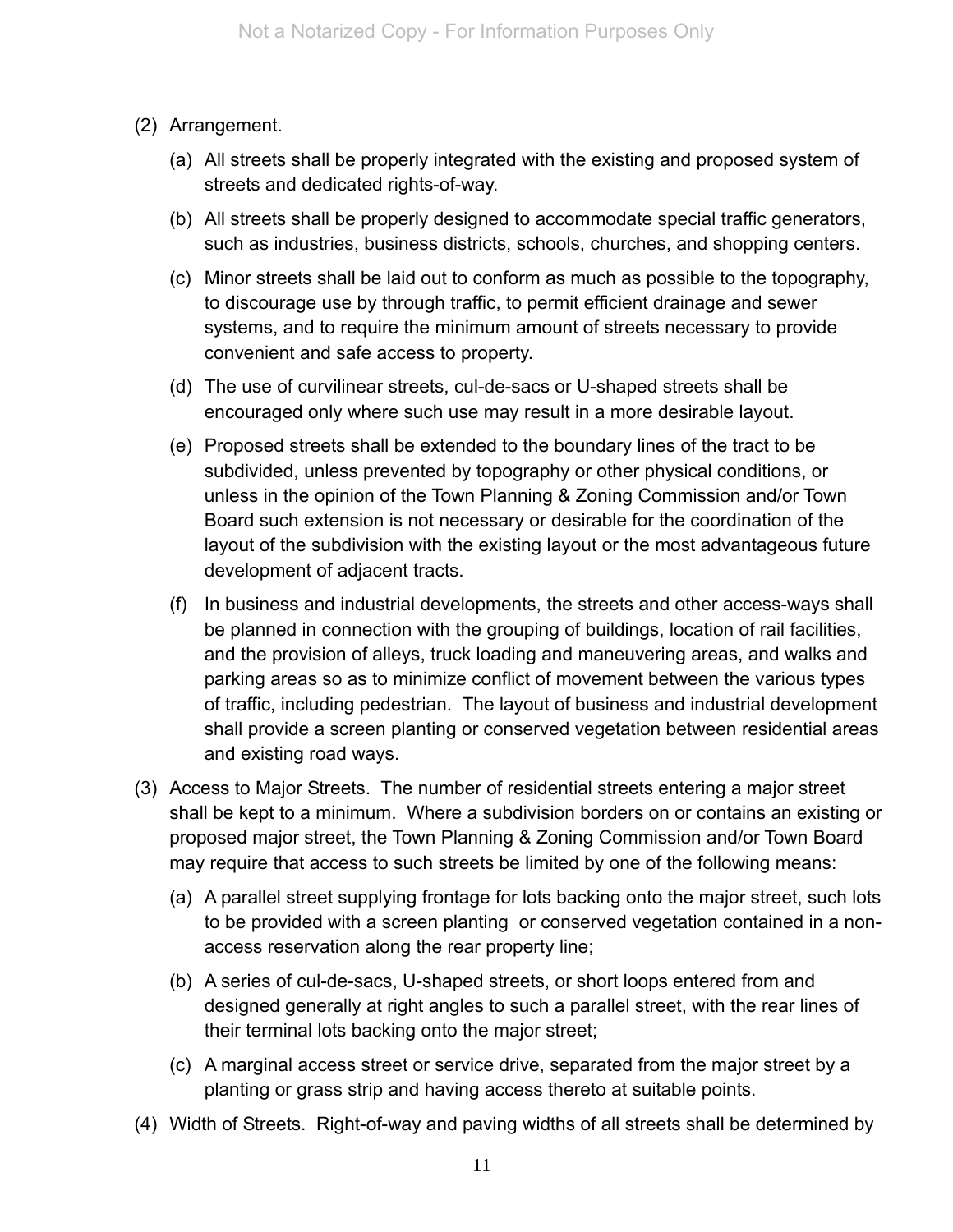the Town Board but shall not be less than that specified in §86.26 statutes. Town specifications for road or street construction shall be:

- (a) 4 rod (66 feet) wide right-of-way;
- (b) 12 inches of fill sand plus 8 inches 1  $\frac{1}{4}$ "aggregate or crush rock for the base coarse.
- (c) 28 feet driving surface;
- (d) 3 inches blacktop 22 feet wide.

The road base specifications may change in extreme conditions with the recommendation of an engineer at the developers cost.

- (5) Cul-de-sacs or Dead End Streets.
	- (a) The use of cul-de-sacs in street layouts shall be limited to portions of developments which, due to unusual shape, size, location, or topography, floodplain, wetland or other condition may better be served by cul-de-sacs than by continuous streets. A layout making unrestricted use of cul-de-sacs or courts will not be acceptable.
	- (b) A cul-de-sac shall not be longer than eight hundred and fifty (850) feet, measured on its centerline. The Town Planning & Zoning Commission and/or Town Board may find a greater length to be justifiable based upon topography or other circumstances beyond the control of the developer.
	- (c) The diameter of a permanent cul-de-sac shall be not less than one hundred twenty (120) feet. The roadway within the turn-around shall have the largest diameter practical. The roadway shall generally be within ten (10) feet of the right of way.
	- (d) Temporary cul-de-sacs may be required where a roadway will not be immediately completed as a through street. Temporary cul-de-sacs may be reduced to one hundred (100) feet in diameter if a large diameter would effectively reduce the minimum lot size. The town Board may approve turnarounds of smaller diameter or different design on a case by case basis,
- (6) Half Streets. Half streets in new subdivisions shall not be permitted.
- (7) Street Intersections.
	- (a) Streets shall be laid out so as to intersect as nearly as possible at right angles. A proposed intersection to two new streets at an angle of less than seventy (70) degrees shall not be acceptable. Not more than two (2) streets shall intersect at any one point unless specifically approved by the Town Board.
	- (b) Proposed new intersections along one side of an existing street shall coincide with any existing intersections on the opposite side of such street. Street jogs with centerline offsets of less than two hundred twenty-five (225) feet shall not be permitted. Where streets intersect major streets their alignment shall be continuous.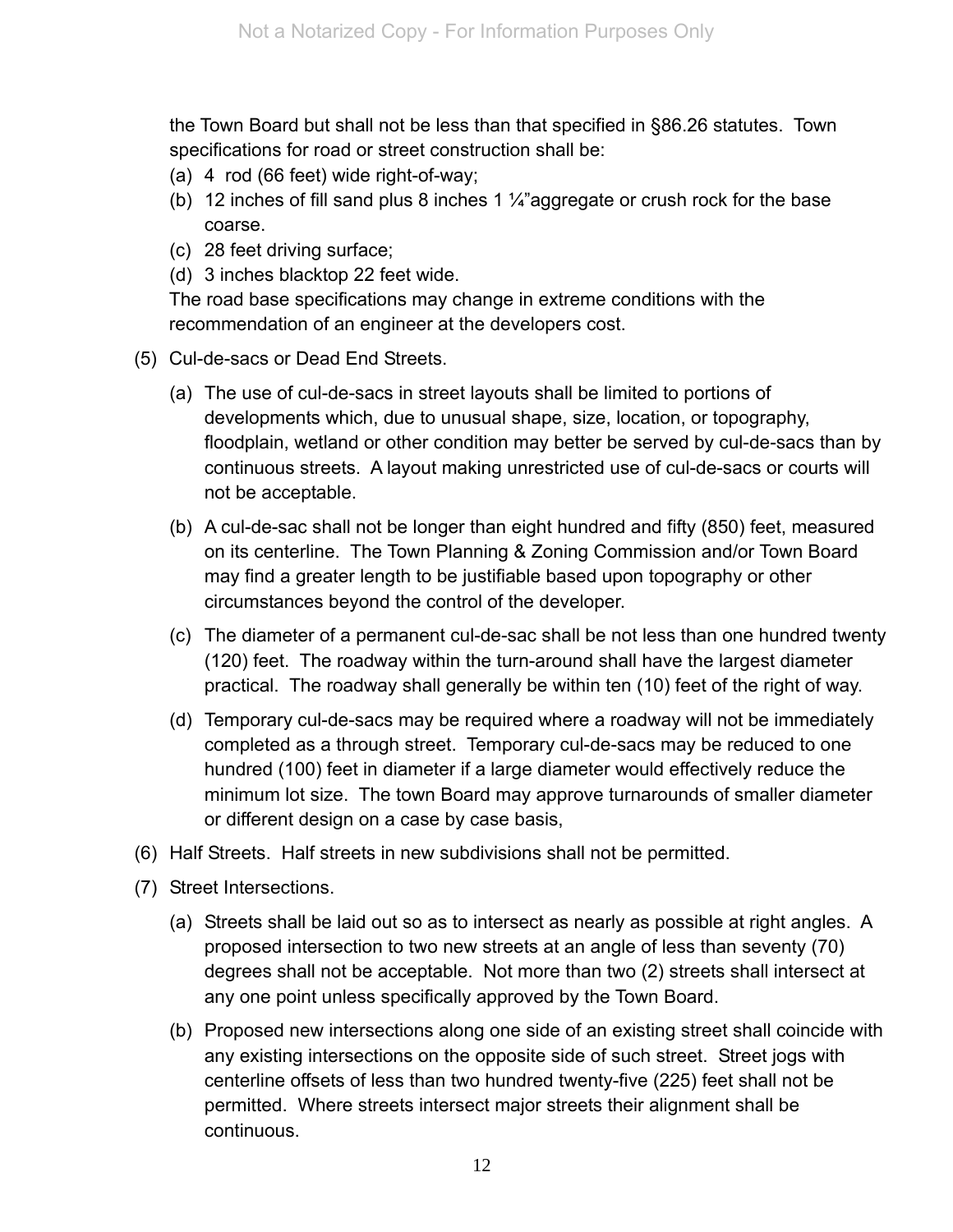- (c) Where the grade of any street at the approach of an intersection exceeds seven (7) percent**,** a leveling area shall be provided having not greater than four (4) percent grade a distance of fifty (50) feet measured from the nearest right-of-way line of the intersecting street.
- (d) Where any street intersection will involve earth banks or existing vegetation inside any lot corner that would create a traffic hazard by limiting visibility, the developer at the direction of the Town Board, shall cut such ground and/or vegetation (including trees) in connection with the grading of the public right-of-way to the extent deemed necessary to provide adequate sight distance and comply with the corner vision triangle requirements.
- (8) Alleys
	- (a) Alleys may be required by the Town Board where deemed necessary.
	- (b) The width of alleys shall be not less than twenty-four (24) feet.
	- (c) Dead end alleys are prohibited except under very unusual circumstances, and crooked and "T" alleys shall be discouraged. Where dead end alleys are unavoidable, they shall be provided with adequate turnaround facilities at the dead end.
- (9) Easements. Easements across lots or centered on rear or side lot lines shall be provided for utilities where required by the Town Planning & Zoning Commission and/or Town Board; such easements shall be at least ten (10) feet wide.
- (10)Every residential lot or parcel created under the terms of this Ordinance shall have a minimum of forty (40) feet of frontage directly on a public street.
- (11) Driveway access to Town Roads. The following standards shall apply when creating parcels which will front on existing or proposed town roads.
	- (a) A drive way permit/inspection is required prior to installing, contact the Town Clerk.
	- (b) Whenever possible driveways must enter the road at right angles.
	- (c) Parcel splits will be denied where stopping site distance is a significant problem and another alternative access is available.
	- (d) Driveways are to be a minimum of ten (10) feet from the property line.
	- (e) Driveways are to be a minimum of one hundred (100) feet from the right-of-way of an intersection
	- (f) Driveways should be spaced a minimum of twenty (20) feet apart.
	- (g) Lots with access only to private drives or streets shall not be permitted.
	- (h) Only one access point will be allowed per each one hundred (100) feet of frontage.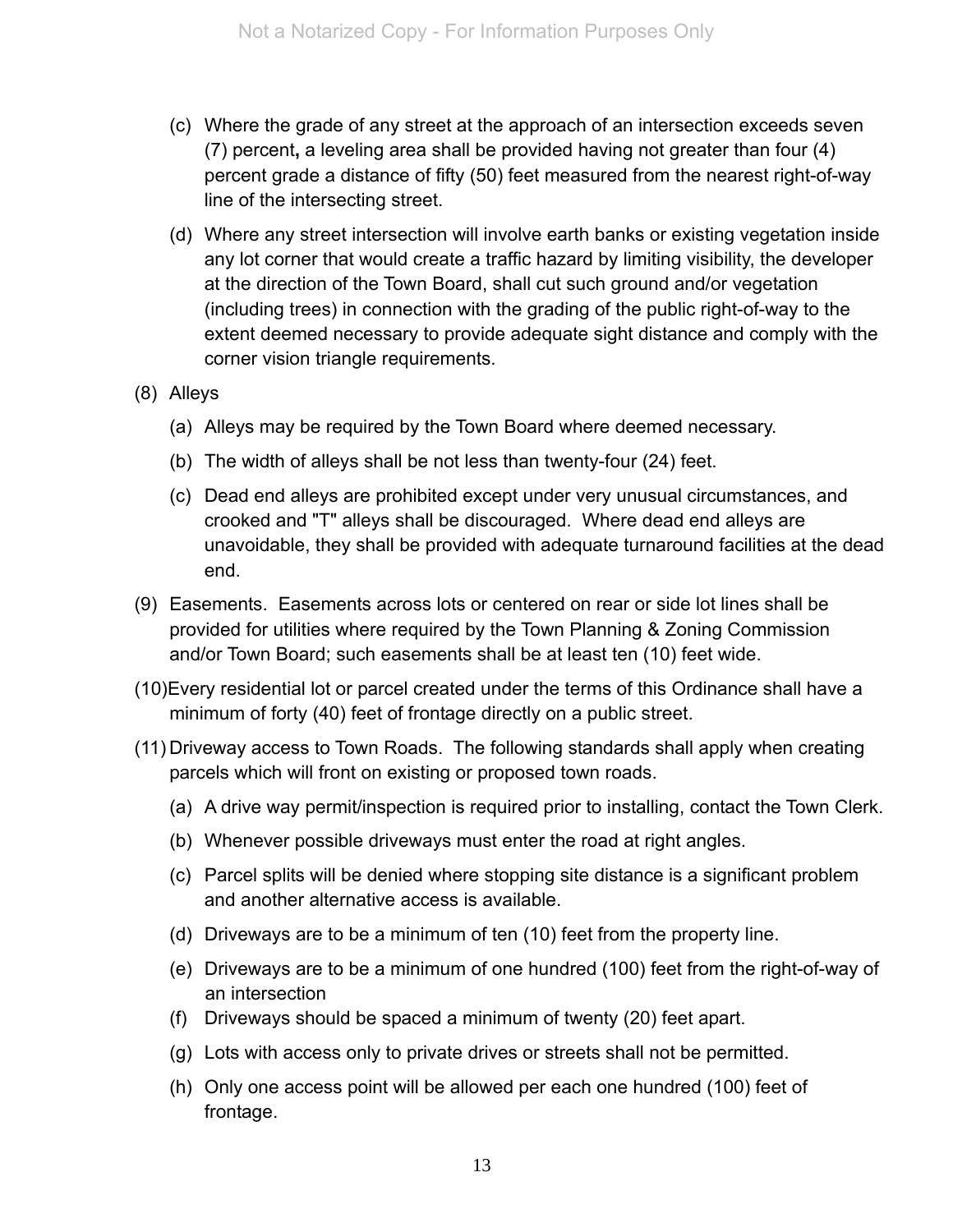(i) The Town Board has the option of waiving some or all of the driveway location standards when there are obstacles to installation of a driveway as outlined.

#### **SECTION 4.4 LOTS AND BLOCKS.**

- (1) Residential blocks
	- (a) Blocks shall have sufficient width to provide for two (2) tiers of lots of appropriate depths. Exceptions to this prescribed block width shall be permitted in blocks adjacent to major streets, railroads, or waterways.
	- (b) The lengths, widths, and shapes of blocks shall be such as are appropriate for the locality and the type of development contemplated, but block lengths in residential areas should not, where practical, exceed one thousand, eight hundred (1,800) feet nor be less than four hundred (400) feet in depth. Wherever practicable, blocks along major arterials and collector streets shall be not less than one thousand, three hundred and twenty (1,320) feet in length.
	- (c) Pedestrian walkways, not less than three (3) feet or more than ten (10) feet wide, may be required by the Town Planning & Zoning Commission and/or Town Board through the center of blocks more than nine hundred (900) feet long where deemed essential to provide circulation or access to schools, playgrounds, shopping centers, transportation, or other community facilities.
- (2) Nonresidential blocks. Blocks designed for business, commercial, or industrial uses shall be of such length and width as may be determined suitable by the Town Planning & Zoning Commission and/or Town Board for the prospective use.
- (3) Residential lots. Residential lots to be served by private sewage systems shall comply with Marathon County ordinances and State regulations.
- (4) Business, commercial and industrial properties. Depth and width of properties reserved or laid out for business, commercial, or industrial purposes shall be adequate to provide for the off-street parking and loading facilities required for the type of use and development contemplated, as established in the appropriate zoning regulations.
- (5) Corner lots. Corner lots for residential use shall have sufficient width to permit full building setback as required in the appropriate zoning regulations.
- (6) Lot frontage. Every lot shall front on or abut a public street.
- (7) Drainage requirements. Lots shall be laid out so as to provide positive drainage away from all buildings, and individual lot drainage shall be coordinated with the general storm drainage pattern for the area. Drainage shall be designed so as to avoid concentration of storm drainage water from each lot to adjacent lots.
- (8) Re-subdivision of parcels. In case a tract is subdivided into parcels containing five (5) or more acres, such parcels shall be arranged to allow the re-subdivision of any parcels into smaller lots in accordance with the provisions of this ordinance.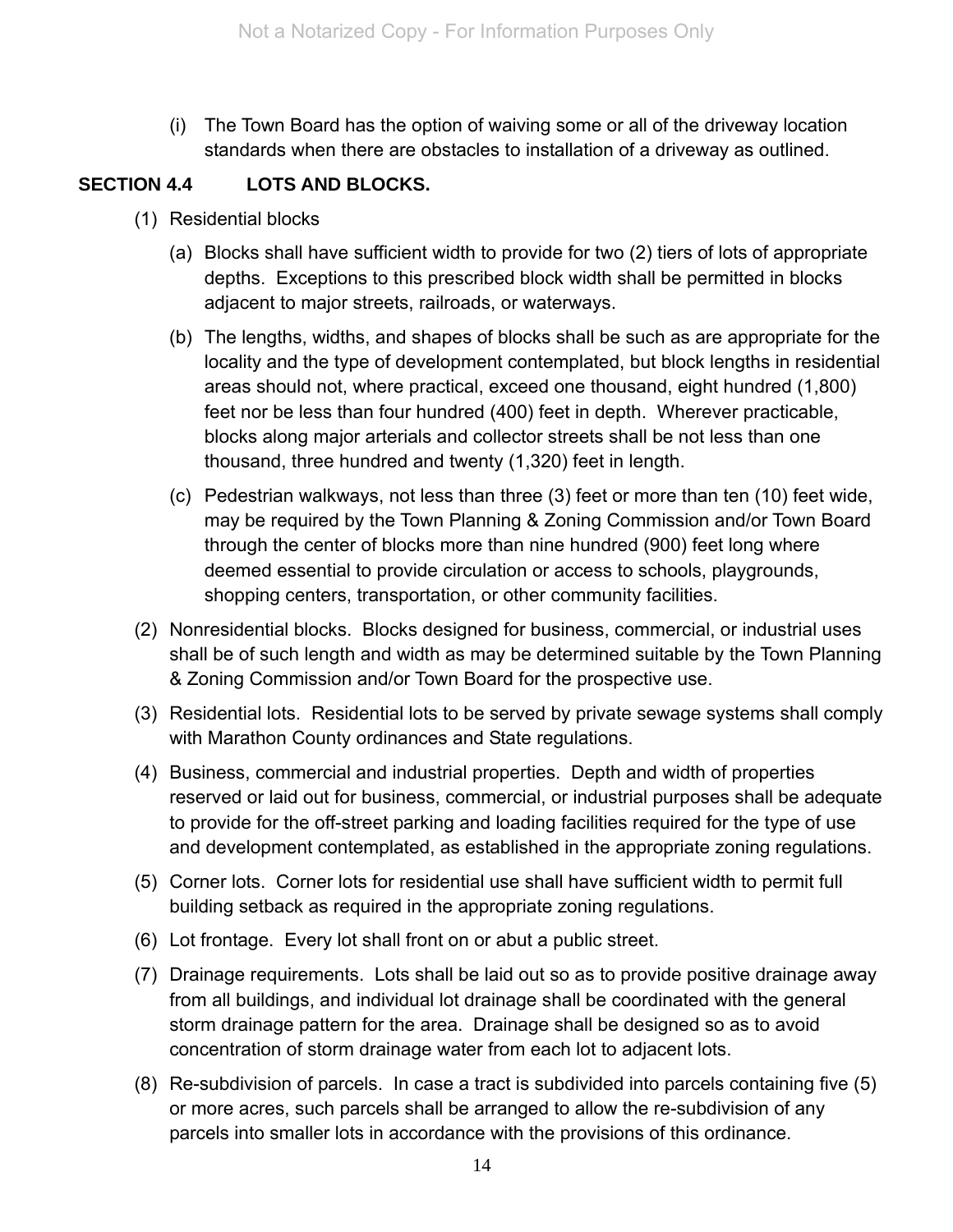- (9) Lot lines. Lot lines shall follow municipal boundary lines whenever practicable, rather than cross them.
- (10) Double frontage and reversed frontage lots. Double frontage and reversed frontage lots shall be avoided except where necessary to provide separation of residential development from traffic arteries or to overcome specific disadvantages of topography and orientation.

#### **SECTION 4.5 LANDS NEAR WATER'S EDGE.**

The lands lying between the meander line, established in accordance with Section §236.20(2)(g) and the waters edge and any otherwise unplattable lands, such as floodways, which lie between a proposed land division and the water's edge shall be included as part of lots, out lots or public dedications in any map or plat abutting a lake or stream. This requirement applies not only to lands proposed to be divided, but also to all lands under option to the sub-divider or in which he holds an interest and which abut a lake or stream as provided in Section 236.16(4) of the Wisconsin Statutes. Lands located below the ordinary high water mark of any navigable water shall not be included in the total area of any lot or parcel created under the terms of this ordinance. See OAG-88-78.

#### **SECTION 5.0 SUBDIVISION DESIGN**

#### **SECTION 5.1 SUBDIVISION DESIGN STANDARDS**

- (1) Intent. It is the intent of this section to adhere to the use of a subdivision design that would limit the residential parcels and preserve open space/agricultural land by the use of a plan that will maintain a rural/farm/woodland atmosphere while protecting the natural surroundings.
- (2) Design Standards
	- (a) The number of development lots permitted shall be determined by preparing a preliminary plat showing a general layout that would conform to lot area and dimensions for the zoning district in which the development is proposed. This plan must show wetlands, floodplains, hydric soils, slopes exceeding 25%, rock outcrops, proposed and existing roads or any other natural or artificial feature that would make that part of the site un-developable.
	- (b) At least ten (10) percent of the entire development shall be designated as permanent open space, not to be further subdivided, and protected through conservation easement held by the Town, by a recognized land trust or conservancy, or shall be held in common by equal shares by the owners of the development lots.
	- (c) The permanent open space shall be useable by all the subdivision residents or the community and may be developed as a park, playground or as a natural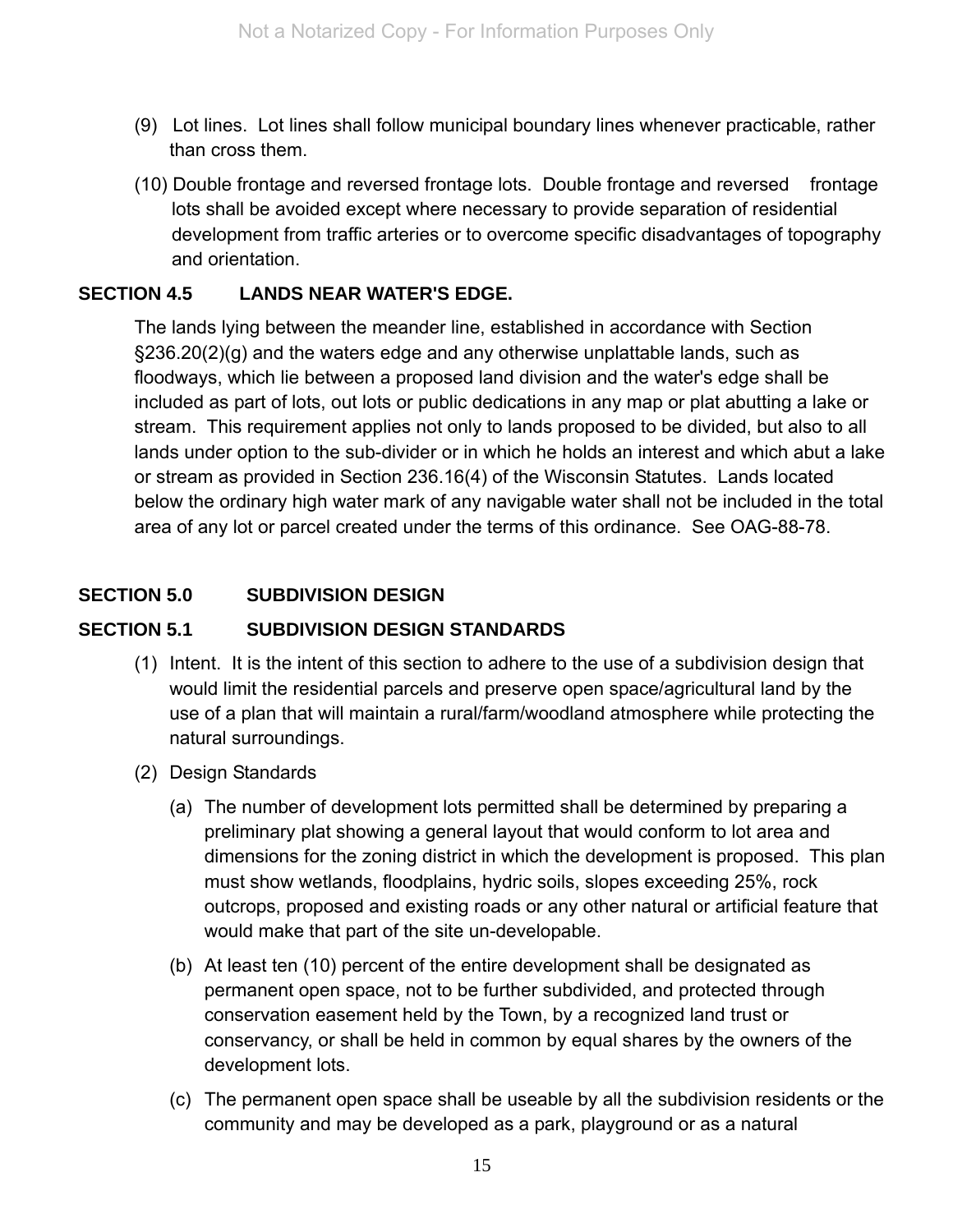indigenous habitat for passive recreation, such as for trails.

(3) Design and Evaluation Criteria

In evaluating the layout of lots and open space, the following criteria will be considered by the Town Board as indicating design appropriate to the site's natural, historic, and cultural features, and meeting the purposes of this ordinance. Diversity and originality in lot layout shall be encouraged to achieve the best possible relationship between development and conservation areas. Accordingly, the Town Board shall evaluate proposals to determine whether the proposed conceptual preliminary plan:

- (a) Protects and preserves all floodplains, wetlands, and steep slopes from clearing, grading, filling, or construction (except as may be approved by the Town Board for essential infrastructure or active or passive recreation amenities).
- (b) Preserves and maintains mature woodlands, existing fields, pastures, meadows, and orchards, and creates sufficient buffer areas to minimize conflicts between residential and agricultural uses. For example, locating house lots and driveways within wooded areas is generally recommended, with two exceptions. The first involves significant wildlife habitat or mature woodlands that raise an equal or greater preservation concern. The second involves predominantly agricultural areas, where remnant tree groups provide the only natural areas for wildlife habitat.
- (c) If development must be located on open fields or pastures because of greater constraints in all other parts of the site, dwellings should be sited on the least prime agricultural soils, or in locations at the far edge of a field, as seen from existing public roads. Other considerations include whether the development will be visually buffered from existing public roads, such as by a planting screen consisting of a variety of indigenous native trees, shrubs, and wildflowers (specifications for which should be based upon a close examination of the distribution and frequency of those species found in a typical nearby woodlot).
- (d) Maintains or creates an upland buffer of natural native species vegetation of at least one hundred (100) feet in depth adjacent to wetlands and surface waters, including creeks, streams, lakes and ponds.
- (e) Designs around existing hedgerows and tree lines between fields or meadows, and minimizes impacts on large woodlands (greater than five acres), especially those containing many mature trees or a significant wildlife habitat. Also, woodlands of any size on highly erodible soils with slopes greater than 10% should be avoided. However, woodlands in poor condition with limited management potential can provide suitable locations for residential development. When any woodland is developed, great care shall be taken to design all disturbed areas (for buildings, roads, yards, septic disposal fields, etc) in locations where there are no large trees or obvious wildlife areas, to the fullest extent that is practicable.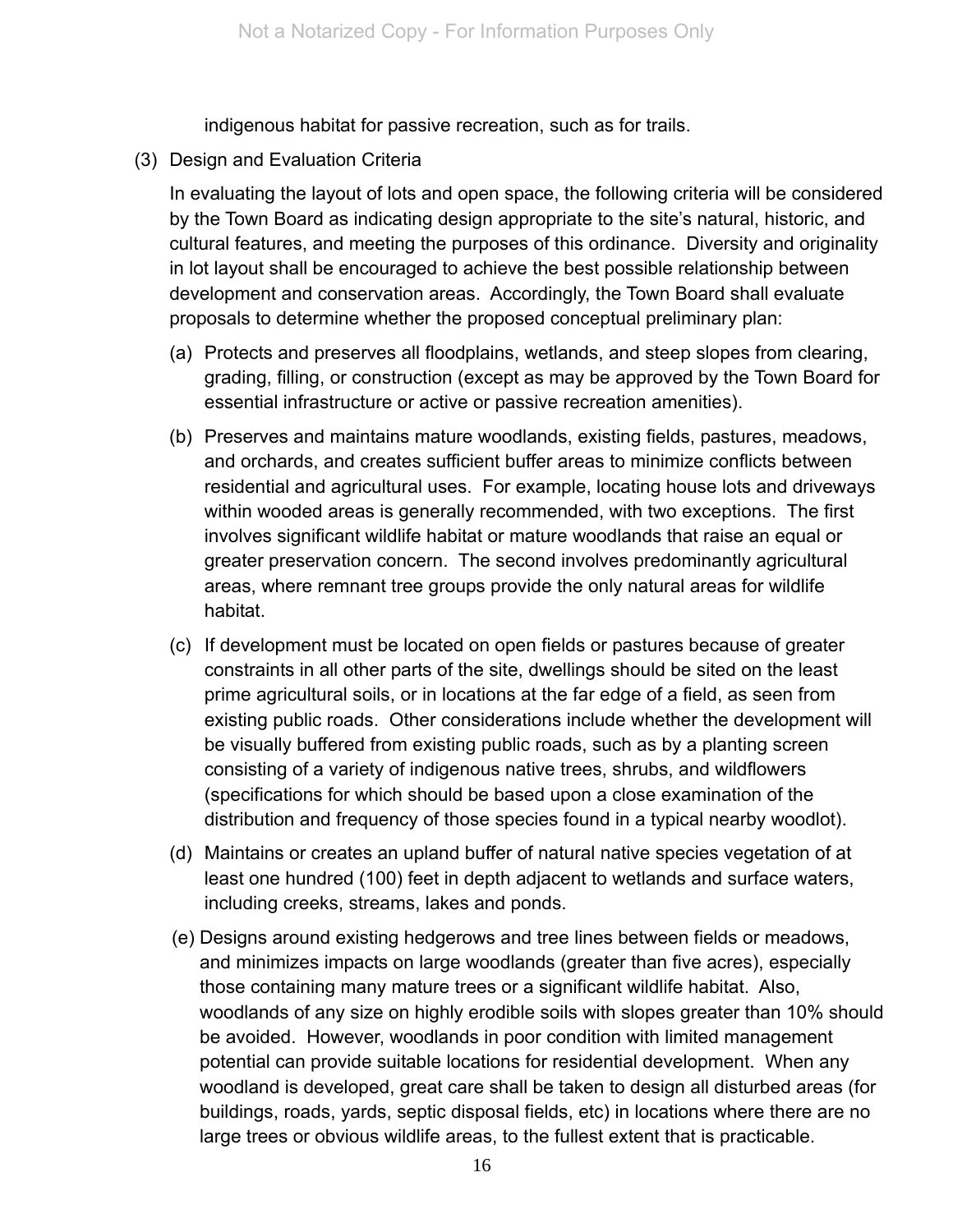- (f) Leaves scenic views and vistas unblocked for uninterrupted, particularly as seen from public thoroughfares. For example, in open agricultural landscapes, a deep "no-build, no plant" buffer is recommended along the public thoroughfare where those views or vistas are prominent or locally significant. The concept of "foreground meadows," with homes facing the public thoroughfare across a broad grassy expanse is strongly preferred to mere buffer strips, with or without berms or vegetative screening. In wooded areas where the sense of enclosure is a feature that should be maintained, a deep "no-build, no-cut" buffer should be respected, to preserve existing vegetation.
- (g) Avoids siting new construction on prominent hilltops or ridges by taking advantage of lower topographic features.
- (h) Protects wildlife habitat areas of species listed as endangered, threatened, or of special concern by the U.S. Fish and Wildlife Service and/or by the Wisconsin Department of Natural Resources.
- (i) Designs around and preserves sites of historic, archaeological, or cultural value, and their environs, insofar as needed to safeguard the character of the feature, including stone walls, earthworks, and burial grounds.
- (j) Protects rural roadside character and improves public safety and vehicular carrying capacity by avoiding development fronting directly onto existing public roads. Establish buffer zones along the scenic, corridor of rural roads with historic buildings, stone walls, hedgerows, and so on.
- (k) Landscapes common areas (such as community greens), and both sides of new streets with native specie shade trees and shrubs with high wildlife conservation value. Deciduous shade trees may be planted at forty-foot intervals on both sides of each street, so that the neighborhood will have a stately and traditional appearance when they grow and mature. These trees shall generally be located at the edge of the right-of-way, within a planting strip of not less than five feet in width.
- (l) Provides active recreational areas in suitable locations that offer convenient access by residents and adequate screening from nearby house lots.
- (m)Includes a pedestrian circulation system designed to assure that pedestrians can walk safely and easily on the site, between properties and activities or special features within the neighborhood open space system. All roadside footpaths should connect with off-road trails, which in turn should link with potential open space on adjoining undeveloped parcels (or with existing open space on adjoining developed parcels, where applicable).
- (n) Provides open space that is reasonable contiguous. For example, fragmentation of open space should be minimized so that these resource areas are not divided into numerous small parcels located in various parts of the development. To the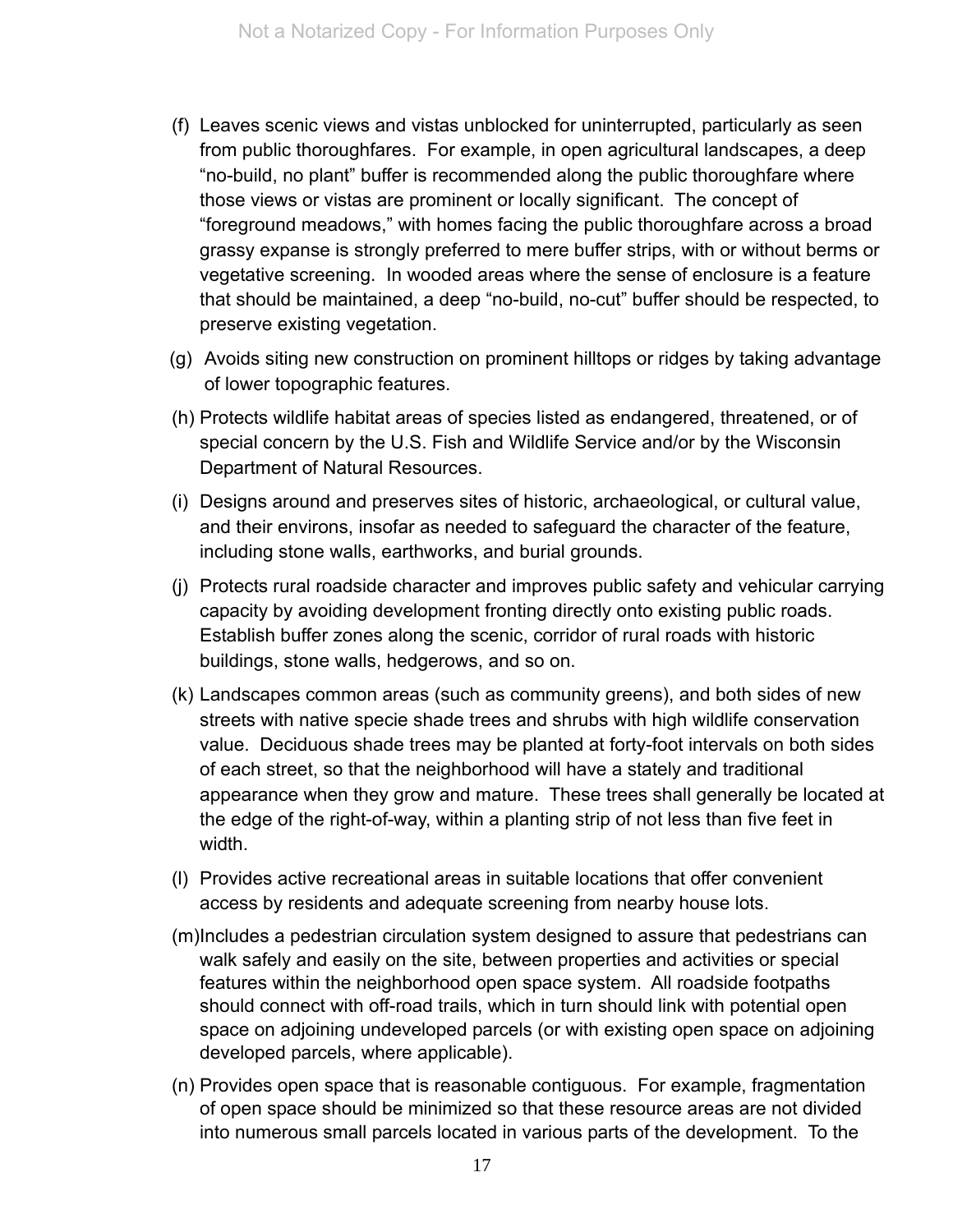greatest extent practicable, this land shall be designed as a single block with logical, straightforward boundaries. Long thin strips of conservation land shall be avoided, unless the conservation feature is linear or unless such configuration is necessary to connect with other streams or trails. The open space shall generally abut existing or potential open space land on adjacent parcels (such as in other subdivisions, public parks, or properties owned by or eased to private land conservation organizations). Such subdivision open space shall be designed as part of larger contiguous and integrated greenway systems, as per the town's comprehensive plan.

 (o) Lighting. Lighting design shall take into account surrounding properties and shall minimize the visual impact of the artificial lighting on those properties to the extent possible to maintain the rural night sky. All lightning on any properties within the Subdivision shall comply with applicable ordinances, all lighting shall be shielded lighting and full cut-off luminary.

#### **SECTION 6.0 CONSERVATION DESIGN**

#### **SECTION 6.1 CONSERVATION DESIGN STANDARDS**

- (1) Intent. It is the intent of this section to adhere to the use of what is now non-traditional subdivision design that would cluster the residential parcels and preserve open space/agricultural land by the use of restrictive covenants, deed restrictions and/or other binding criteria. In so doing, the overall density as required by zoning is maintained without sprawling the home sites over a large area.
- (2) Design Standards
	- (a) The number of development lots permitted shall be determined by preparing a Yield Plan similar to a preliminary plat showing a general layout that would conform to lot area and dimensions for the zoning district in which the development is proposed. This plan must show wetlands, floodplains, hydric soils, slopes exceeding 25%, rock outcrops, proposed and existing roads or any other natural or artificial feature that would make that part of the site un-developable. No more than 10% of these un-developable areas shall be included in calculating yield.
	- (b) The number of lots in a conservation design subdivision may be increased above the yield plan by one lot for each whole 20 acres in the proposed development.
	- (c) The minimum area for an individually owned development lot shall not be less than one (1) acre. Fifty percent or more of the developable land area shall be designated as undivided permanent open space.
	- (d) All the land which is not divided into development land shall be designated as permanent open space, not to be further subdivided, and protected through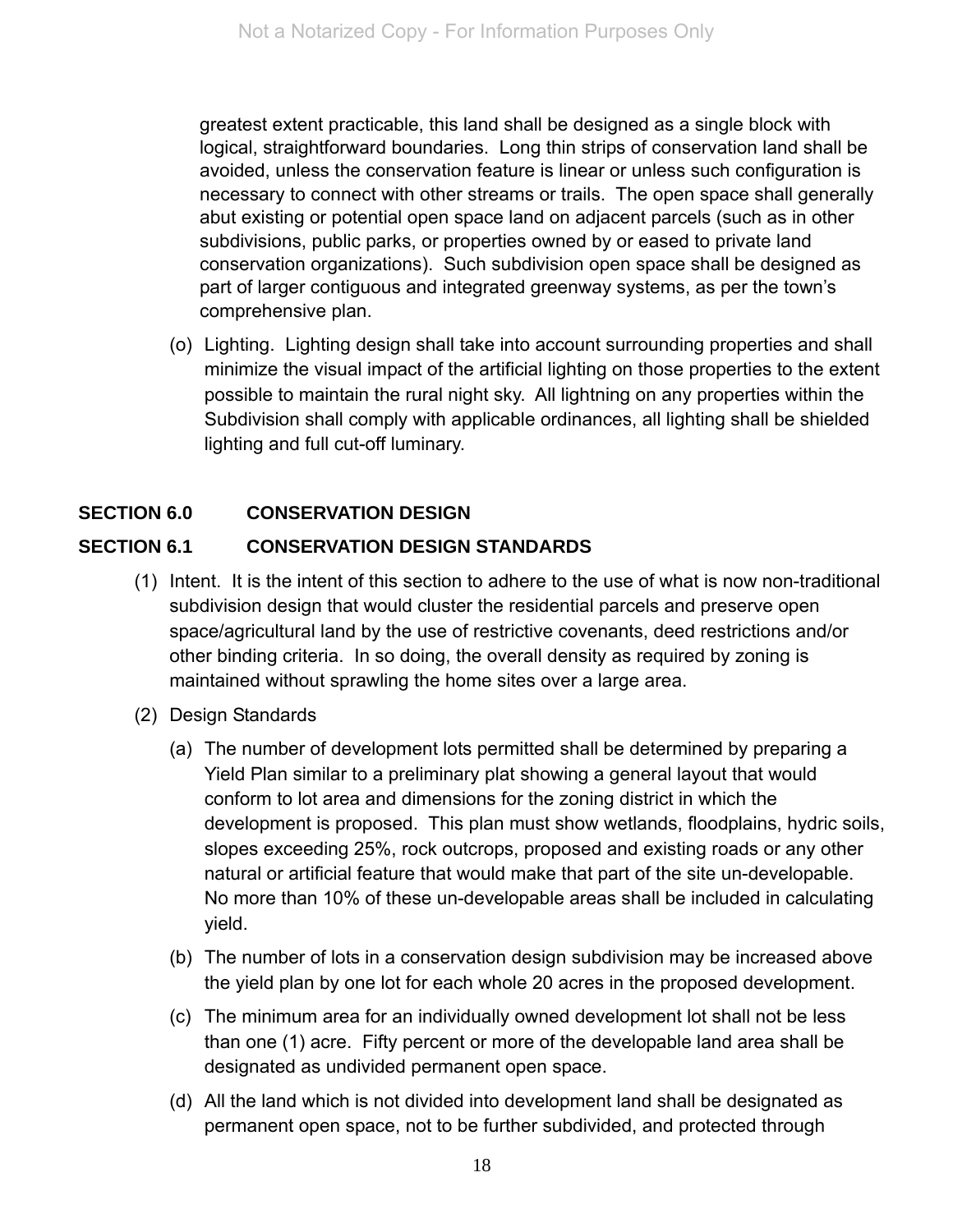conservation easement held by the Town, by a recognized land trust or conservancy, or shall be held in common by equal shares by the owners of the development lots. All development lots capable of being further divided shall be restricted from further division.

- (e) Storm water detention basins and other non-structural uses may be included as part of the minimum required open space.
- (3) Design and Evaluation Criteria

 Follow Criteria in SECTION 5.1 SUBDIVISION DESIGN STANDARDS subsection (3) Design and Evaluation Criteria.

## **SECTION 7.0 CONDOMINIUMS**

#### **SECTION 7.1 INTENT**

It is the intent of this section to regulate condominiums as they relate to zoning and for the division of land for the purpose of establishing a condominium plat.

#### **SECTION 7.2 ZONING**

Land divided for the establishment of a condominium plat shall meet the requirements of the Zoning Ordinance as approved or adopted by the Town of Knowlton.

#### **SECTION 7.3 CONDOMINIUM PLATS**

Condominium declaration and plat shall be submitted to the Town of Knowlton Plan Commission for review pursuant to §703.115, Wisconsin Statutes.

#### **SECTION 7.4 STANDARDS**

Condominium declaration and plats shall meet the requirements of Section 703 and 236 of the Wisconsin Statutes, and to the extent applicable, shall comply with the terms of this ordinance.

#### **SECTION 7.5 UNITS**

- (1) Unlike subdivision of lots and blocks, units are applied to condominium plats. Units shall be fully described as provided by section 703.12 of the Wisconsin Statutes.
- (2) Units within single, multi-unit or multi-story structures shall be shown and described on the plat.

#### **SECTION 7.6 APPROVAL**

As a condition of approval of condominium plats, the Town Board may consider all provisions outlined in Chapter 703 of the Wisconsin Statutes and this ordinance prior to granting approval for the recording of the instruments specified. The Town shall have ten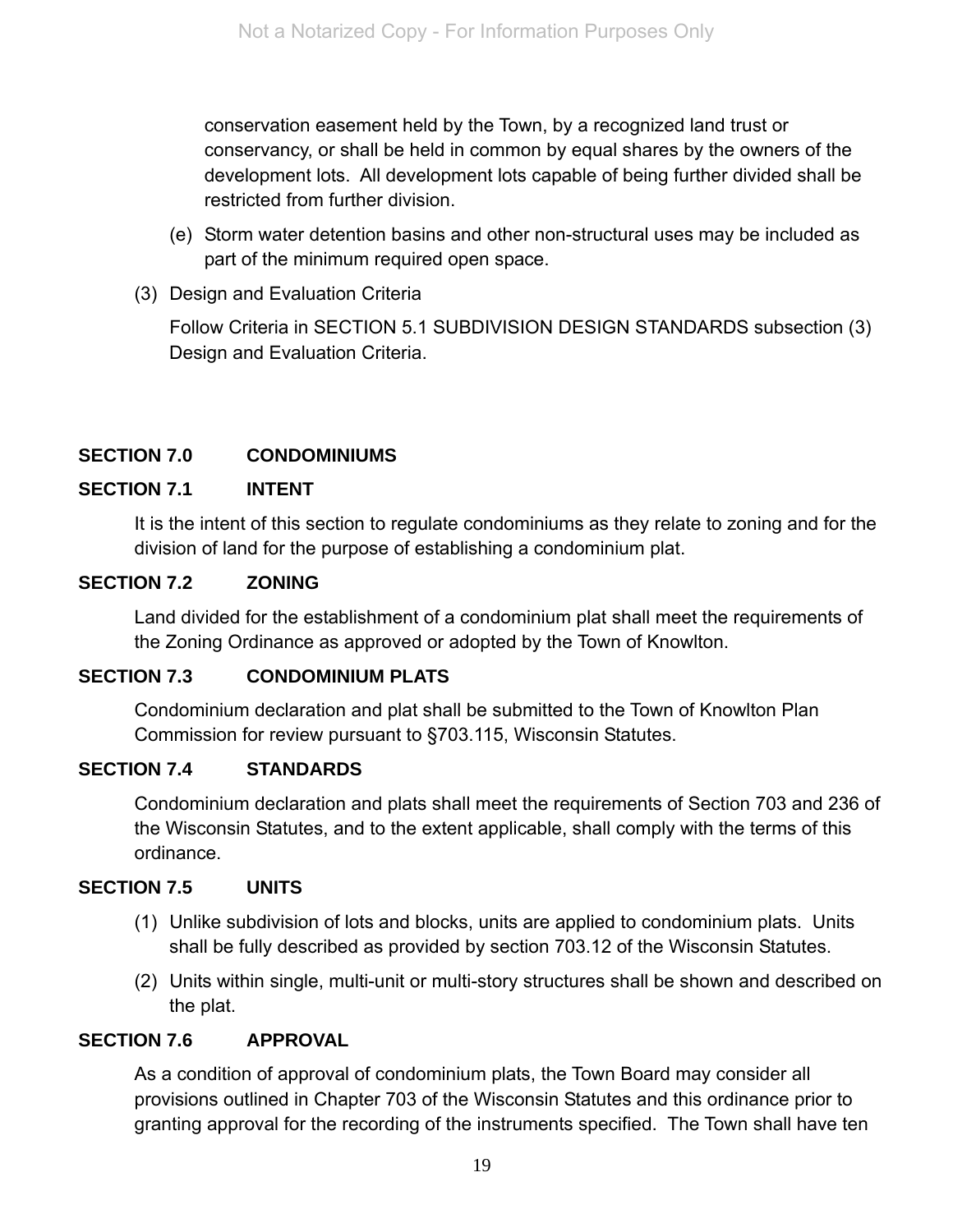(10) working days after submission for its review. If the review is not completed within ten (10) days the instrument is approved for recording.

#### **SECTION 8.0 OWNERSHIP AND MAINTENANCE OF OPEN SPACE**

#### **SECTION 8.1 GENERAL**

Different ownership and management options apply to the permanently protected open space created through the development process. The open space shall remain undivided and may be owned and managed by a homeowners' association, the town, or a recognized land trust or conservancy. A public land dedication, of at least 10% of the total parcel size, is required by the town. A narrative describing ownership, use and maintenance responsibilities shall be submitted for all common and public improvements, utilities, and open spaces.

#### **SECTION 8.2 OWNERSHIP STANDARDS**

Common open space within a development shall be owned, administered, and maintained by any of the following methods, either individually or in combination, and subject to approval by the Town.

- (1) Offer of Dedication. The Town shall have the first and last offer of dedication of undivided open space in the event said land is to be conveyed. Dedication shall take the form of a fee simple ownership. The Town may, but shall not be required to accept undivided open space provided: (1) such land is accessible to the residents of the town; (2) there is no cost of acquisition other than any costs incidental to the transfer of ownership such as title insurance; and (3) the Town agrees to and has access to maintain such lands. Where the Town accepts dedication of common open space that contains improvements, the Town may require the posting of financial security to ensure structural integrity of said improvements as well as the functioning of said improvements for a term not to exceed eighteen (18) months from the date of acceptance of dedication. The amount of financial security shall not exceed fifteen percent (15%) of the actual cost of installation of said improvements.
- (2) Homeowners' Association. The undivided open space and associated facilities may be held in common ownership by a homeowners' association. The association shall be formed and operated under the following provisions:
	- (a) The developer shall provide a description of the association, including its bylaws and methods for maintaining the open space.
	- (b) The association shall be organized by the developer and shall be operated with a financial subsidy from the developer, before the sale of any lots within the development.
	- (c) Membership in the association is automatic (mandatory) for all purchasers of homes therein and their successors. The conditions and timing of transferring control of the association from the developer to homeowners shall be identified.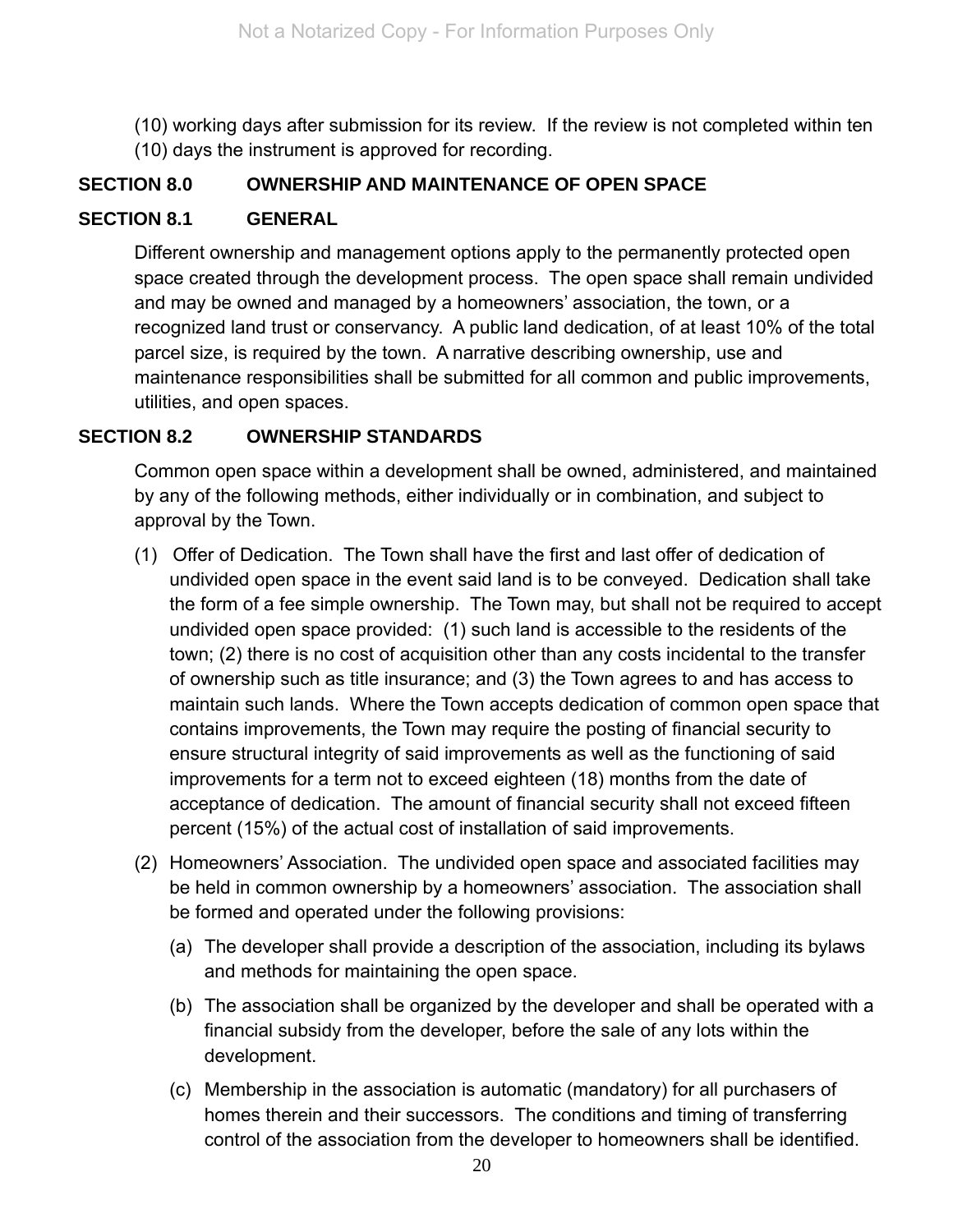- (d) The association shall be responsible for maintenance of insurance and taxes on undivided open space, enforceable by liens placed by the town on the association. The association may place liens on the homes or house lots of its members who fail to pay their association dues in a timely manner. Such liens may require the imposition of penalty interest charges.
- (e) The members of the association shall share equitably the costs of maintaining and developing such undivided open space. Shares shall be defined with the association bylaws.
- (f) In the event of a proposed transfer, within the methods here permitted, of undivided open space land by the homeowners' association, or of the assumption of maintenance of undivided open space land by the town, notice of such action shall be given to all property owners within the development.
- (g) The association shall have or hire adequate staff to administer common facilities and properly and continually maintain the undivided open space.
- (h) The homeowners' association may lease open space lands to any other qualified person, or corporation, for operation and maintenance of open space lands, but such a lease agreement shall provide:
	- 1. That the residents of the development shall at all times have access to the open space lands contained therein (except croplands during the growing seasons);
	- 2. That the undivided open space to be leased shall be maintained for the purposes set forth in this ordinance; and
	- 3. That the operation of open space facilities may be for the benefit of the residents only, or may be open to the residents of the town, at the election of the developer and/or homeowners' association, as the case may be.
- (i) The lease shall be subject to the approval of the board and any transfer or assignment of the lease shall be further subject to the approval of the board. Lease agreements so entered upon shall be recorded with the County Register of Deeds within thirty (30) days of their execution and a copy of the recorded lease shall be filed with the town.
- (3) Condominiums. The undivided open space and associated facilities may be controlled through the use of condominium declaration, approved by the Town. Such agreements shall be in conformance with the state's condominium laws. All undivided open space land shall be held as a "common element."
- (4) Dedication of Easements. The Town may, but shall not be required to, accept easements for public use of any portion or portions of undivided open space land, title of which is to remain in ownership by condominium or homeowners' association, provided: (1) such land is accessible to Town residents; (2) there is no cost of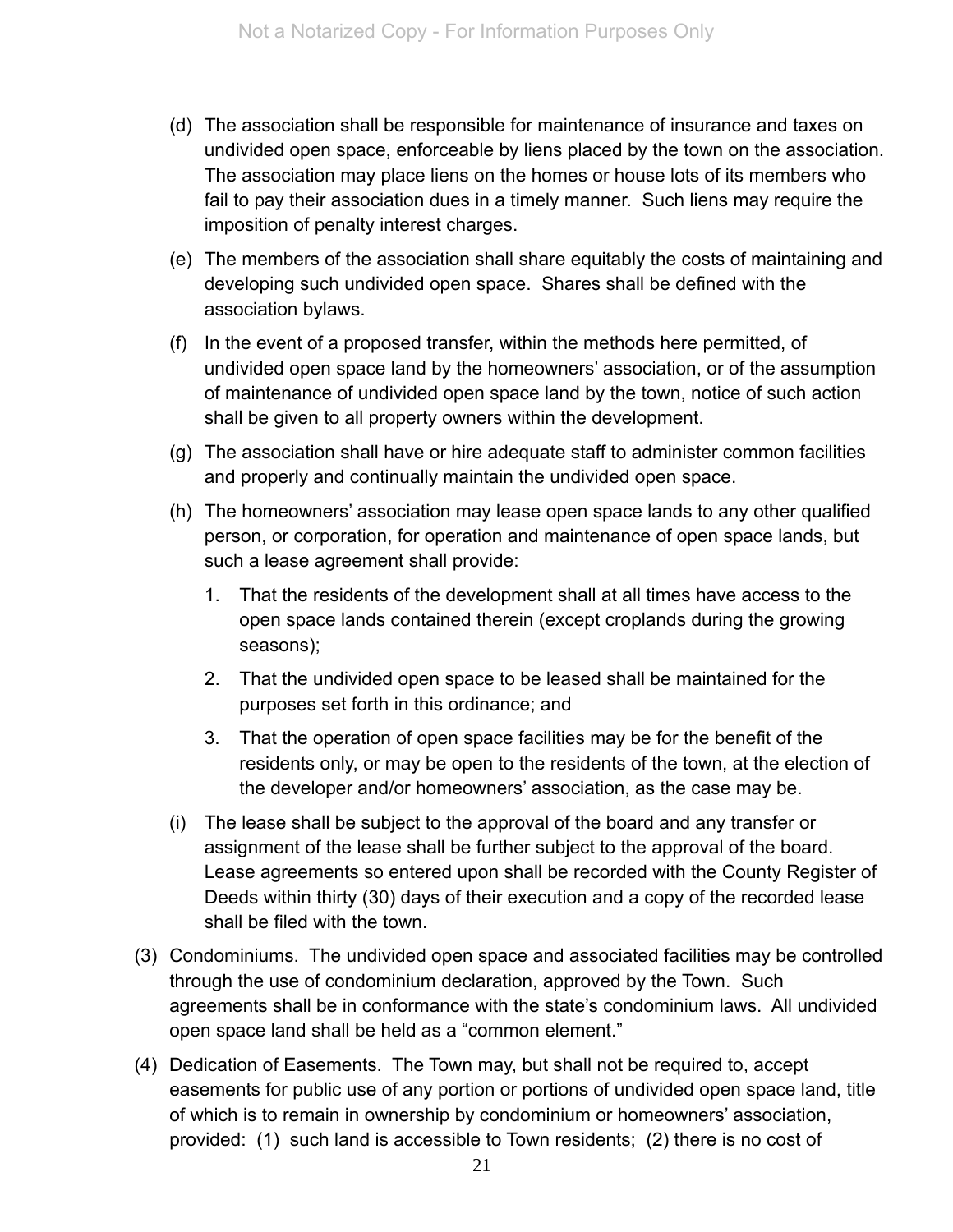acquisition other than any costs incidental to the transfer of ownership, such as title insurance; and (3) a satisfactory maintenance agreement is reached between the developer, condominium or homeowners' association, and the Town.

- (5) Transfer of Easements to a Private Conservation Organization. With the permission of the Town, an owner may transfer easements to a private, nonprofit organization, among whose purposes it is to conserve open space and/or natural resources, provided that:
	- (a) The organization is acceptable to the Town, and is a bona fide conservation organization with perpetual existence;
	- (b) The conveyance contains appropriate provisions for proper reverter or retransfer in the event that the organization becomes unwilling or unable to continue carrying out its functions; and
	- (c) A maintenance agreement acceptable to the Board is entered into by the developer and the organization.

#### **SECTION 8.3 MAINTENANCE STANDARDS**

- (1) The ultimate owner of the open space (typically a homeowners' association) shall be responsible for raising all monies required for operations, maintenance, or physical improvements to the open space, through annual dues, special assessments, etc. The homeowners' association shall be authorized under its bylaws to place liens on the property of residents who fall delinquent in payment of such dues, assessments, etc.
- (2) In the event that the association or any successor organization shall, at any time after establishment of a development containing undivided open space, fail to maintain the undivided open space in reasonable order and condition in accordance with the development plan, the town may serve written notice upon the owner of record, setting forth the manner in which the owner of record has failed to maintain the undivided open space in reasonable condition.
- (3) Failure to adequately maintain the undivided open space in reasonable order and condition constitutes a violation of this ordinance. The town is hereby authorized to give notice, by personal service or by United States mail, to the owner or occupant, as the case may be, of any violation, directing the owner to remedy the same within twenty (20) days.
- (4) Should any bill or bills for maintenance of undivided open space by the town be unpaid by November 1 of each year, a late fee of fifteen percent (15%) shall be added to such bills and a lien shall be filed against the premises in the same manner as other municipal claims.
- (5) Open space that has the intention for natural indigenous habitat for "passive recreation," such as for trails and scenic views, may be allowed to grow in its natural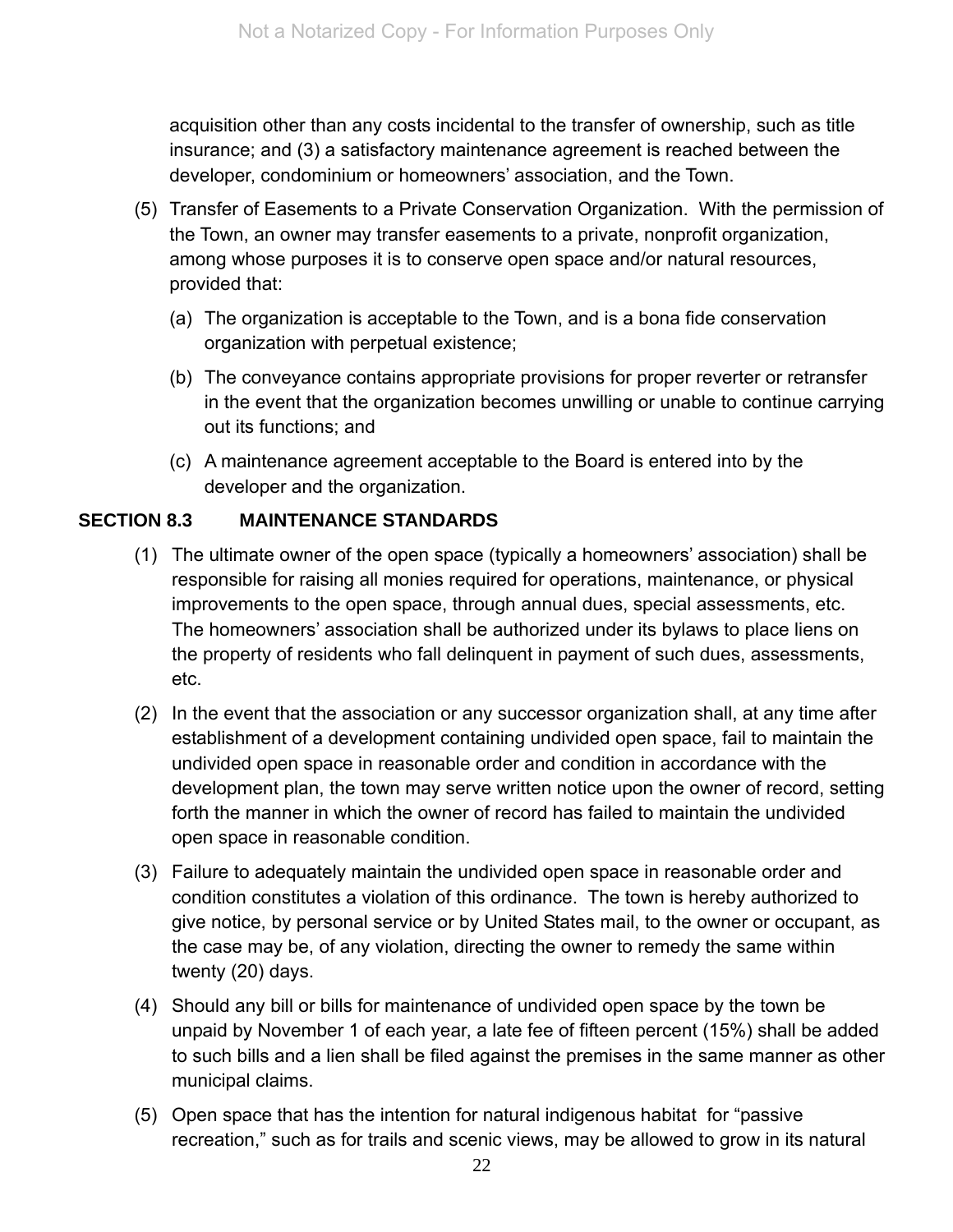state with little maintenance, other than removal of unnatural elements, such as trash.

#### **SECTION 9.0 DEDICATIONS AND IMPROVEMENTS**

#### **SECTION 9.1 DEDICATIONS**

- (1) Roads. The sub-divider shall be required to offer for dedication to the Town, all streets, roads and other public ways which are proposed to be established within the subdivision. No building permits shall be granted for lots on newly dedicated streets, roads and other public ways until the construction of the street, road or public way is accepted by the Town Board and bonded/bank letter of credit.
- (2) Disclosure. No person shall sell any parcel of land if it abuts on a road which has not been accepted as a public road unless the seller informs the purchaser in writing of the fact that the road is not a public road and is not required to be maintained by the Town or the County.
- (3) Public access to navigable waters. All subdivisions abutting on a navigable lake or stream shall, according to the provisions of section 236.16(3) of the Wisconsin Statutes and this section, provide access at least sixty (60) feet wide to the low water mark so that there will be public access, which is connected to existing public roads at least one-half (½) mile intervals as measured along the lake or stream shore, except where greater intervals and wider access is agreed upon by the Department of Natural Resources, and excluding shore areas where public parks or open space streets or roads on either side of a stream are provided. For minor subdivisions no public access will be required.
- (4) Terms of reservation. Reservation of land for public acquisition shall be for a period specified by the Town Planning & Zoning Commission and/or Town Board not to exceed ten (10) years. Land so dedicated or reserved shall be shown on the final plat.
- (5) Method of offering dedications. Dedications shall be effected as provided in section 236.29 of the Wisconsin Statutes. Dedications to the town shall require approval of the Town Board.

#### **SECTION 9.2 IMPROVEMENTS**

- (1) Survey monuments. The surveyor shall install all survey monuments in accordance with the requirements of section 236.15 of the Wisconsin Statutes. The Town Board may waive the placing of monuments for a reasonable time on condition that the subdivider executes a security bond to ensure that the monuments will be placed within the time required.
- (2) Ties to the County Coordinate System. Any State or County Plat or CSM recorded in the Register of Deeds office or any plat of survey recorded in the County Surveyor's office shall be tied by lengths and bearings to the boundary line of a quarter section, Private Claim or Federal Reservation in which the subdivision lies; and description of monuments at ends of the line; and bearing and distance between those monuments.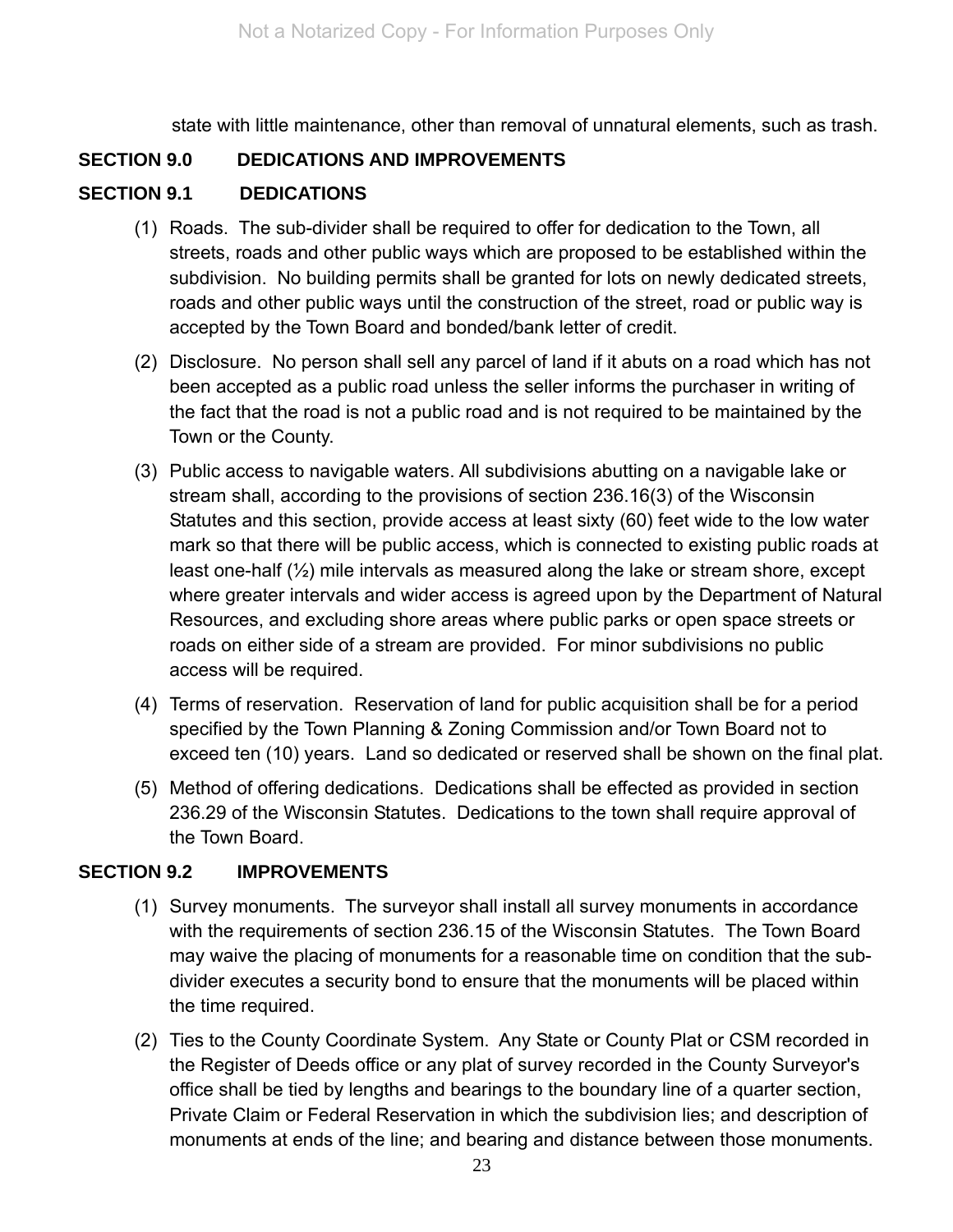Boundary bearing references shall be the bearings established by the County in its county coordinate system. If no bearings have been established on any of the boundaries of the section being worked in, a reference to a magnetic, true or other identifiable direction may be used for reference to the boundary. When re-dividing an existing CSM or subdivision plat which is already connected to county bearings the redivision may be referenced to those bearings.

 (3) The sub-divider shall enter into a written development agreement with the Town for the installation and payment for public improvements. The sub-divider shall provide a bond, letter of credit, or cash deposit in favor of the Town in an amount equal to the estimated cost of completing the required improvements. Said cost estimate shall be prepared by the Town. The bond, deposit or letter of credit shall be a guarantee that the improvements are made in accordance with the development agreement and Town standards. As a further guarantee of performance, the development agreement shall also provide that the sub-divider waives notice and hearing, and stipulates to the benefit of the improvements under Wis. Stats. §66.0703(7)(b), for the imposition of special assessments for any cost of public improvements, including costs incurred by the Town to finish any uncompleted improvements, or to bring improvements to the Town's standards. One year after satisfactory completion of the public improvements, the bond, deposit, or letter of credit shall be released to the sub-divider.

#### **SECTION 9.3 COMMENCEMENT OF IMPROVEMENTS AND CONSTRUCTION.**

Commencement. No construction or installation of improvements shall commence in a proposed subdivision until the final plat has been approved by all reviewing authorities; provided, however, that construction or installation of improvements may commence following approval of a preliminary plat if the Town Board's approval of the preliminary plat included explicit approval of such commencement.

#### **SECTION 10.0 PROCESS AND PROCEEDURES**

#### **SECTION 10.1 GENERAL**

- (1) Process Overview. The sequence of actions prescribed in this Ordinance is as listed below and applies to Standard Design Subdivisions, Conservation Design Subdivisions and for Condominiums. These steps should be followed sequentially and may be combined only at the discretion of the Town.
	- (a) Pre-application discussion.
	- (b) Existing features (site analysis) plan development.
	- (c) On-site inspection by town and applicant for a pre-submission conference.
	- (d) Conceptual Preliminary Plat
	- (e) Preliminary Plat conceptual illustration of open space land, potential house sites, street alignments, and tentative lot lines.
	- (f) Preliminary Plat submission, review of overall planning concepts, and decision.
	- (g) Final Plat submission, review, and decision. (After the county review)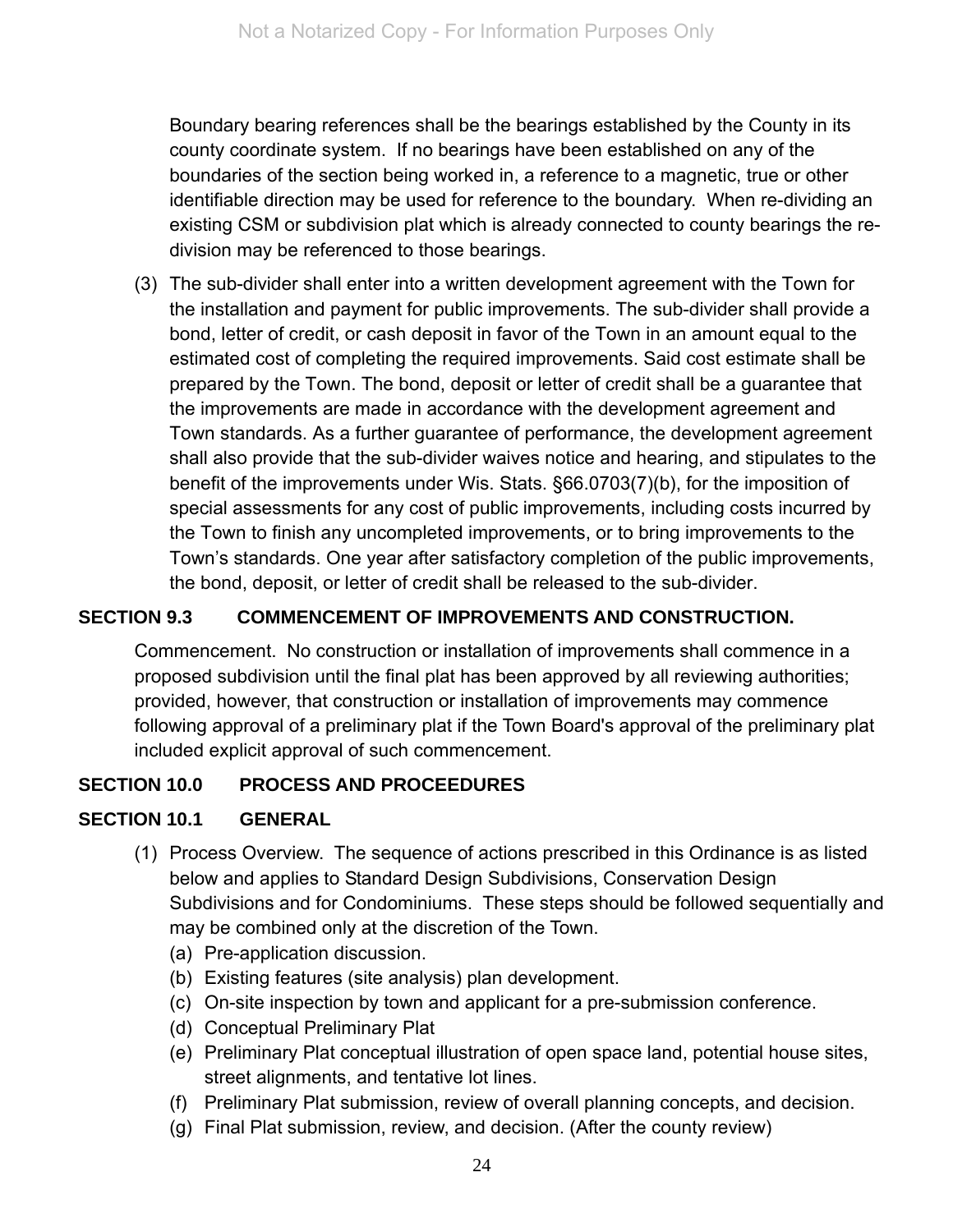- (h) Town signatures.
- (i) Recording at County Register of Deeds

#### **SECTION 10.2 ELEMENTS OF THE PRELIMINARY PLAN PROCESS**

- (1) Pre-Application Discussion. The Town may require a pre-application discussion between the applicant, site designer, Planning Commission and/or Town Board. The purpose of this informal meeting is to introduce the applicant and the site designer(s) to the town's zoning and subdivision regulations and procedures, and to discuss the applicant's objectives in relation to the town's official policies and ordinance requirements. The Town Board may designate a consultant experienced in development design and in the protection of natural features and open space lands to meet with the applicant and to attend or conduct meetings required under this ordinance. (The cost of these consultant services shall be paid for through subdivision review fees received by the town).
- (2) Existing Features (Site Analysis) Plan. Plans analyzing each site's special features are required for all proposed subdivisions, as they form the basis of the design process for open space lands, house locations, street alignments, and lot lines. The applicant or his/her representative shall bring a copy of the Existing Features (Site Analysis) Plan to the on-site inspection which must include:
	- (a) A contour map based at least upon topographical maps published by the U.S. Geological Survey;
	- (b) The location of severely constraining elements such as steep slopes (over 25%), wetlands, watercourses, intermittent streams and 100-year floodplains, and all rights-of-way and easements;
	- (c) Soil boundaries as shown on USDA Natural Resources Conservation Service maps; and
	- (d) The location of significant features such as woodlands, tree lines, open fields or meadows, scenic views into or out from the property, watershed divides and drainage ways, fences or stone walls, rock outcrops, natural corridors, and existing structures, roads, tracks and trails.

The Existing Features (Site Analysis) Plan shall form the basis for the conceptual Preliminary Plat, which shall show the tentative location of houses, streets, lot lines, and open space lands in new subdivisions.

 (3) On-Site Inspection. After the Existing Features (Site Analysis) Plan has been prepared, the town may schedule a mutually convenient date to walk the property with the applicant and his/her site designer. The purpose of this visit is to familiarize town officials with the property's special features, and to provide them in informal opportunity to offer guidance (or at least a response) to the applicant regarding the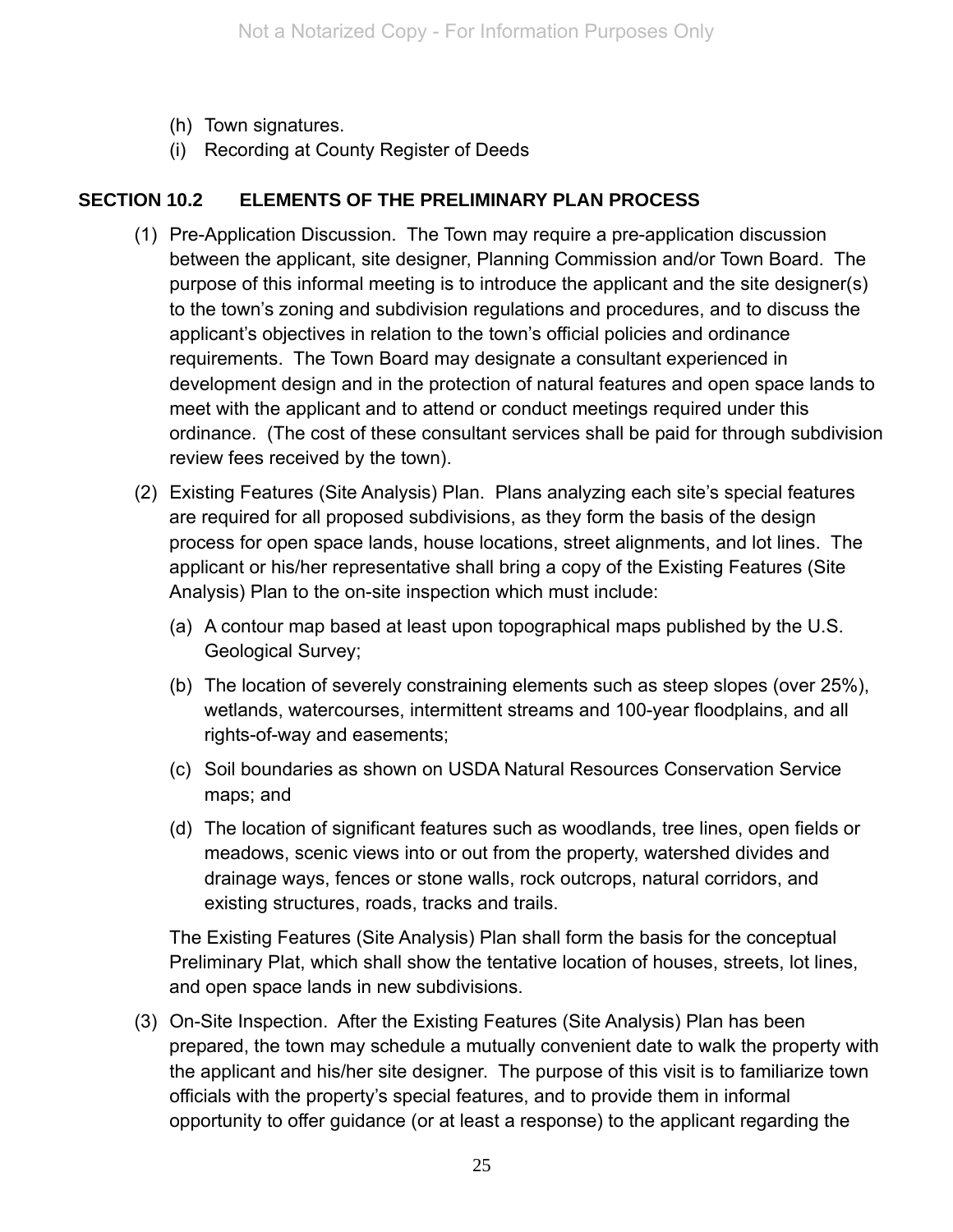tentative location of the open space areas and potential house locations and street alignments. If this visit is not scheduled before submission of the sketch plan or the Conceptual Preliminary Plat, it should occur soon thereafter.

(4) A Conceptual Preliminary Plat shall be submitted by the applicant to the town Clerk who will then submit it to the Planning Commission for review of the purpose of securing early agreement on the overall pattern of streets, house lots, open space areas, and potential trail linkages (where applicable), prior to any significant expenditure in the design of streets, storm water management, or the accurate delineation of internal lot boundaries.

Within sixty (60) days of receiving the Conceptual Preliminary plat, the Town shall approve it, disapprove it, or approve it with conditions, stating its reasons in writing. This time period may be formally extended if mutually agreeable to the applicant and the town.

When the Conceptual Preliminary Plat is submitted, applicants shall be prepared to demonstrate to the Town that the following criteria were followed by their site designers in determining the layout of their proposed streets, house lots, and open space lands.

- (a) Designating the Open Space. All potential open space areas are identified, using the Existing Features (Site Analysis) Plan. Primary conservation Areas shall consist of wetlands, floodplains, slopes over 25%, and other un-developable lands. Open space area shall include the most sensitive and noteworthy natural, scenic, and cultural resources. In standard subdivision developments the ten (10) percent designed as open space for community use shall be designated.
- (b) Location of House Sites. Potential house sites are tentatively located. Because the proposed location of houses within each lot represents a significant decision, subdivision applicants shall identify tentative house sites on the Conceptual Preliminary Plat and proposed house sites on the detailed Final Plat. House sites should be located no closer than fifty (50) feet from open space, or a variance will be required from the Town Board.
- (c) Street and Lot Layout. Care should be taken to align proposed streets to provide vehicular access to each house in the most reasonable and economical way. When lots and access streets are laid out, they shall be located in a way that avoids or at least minimizes adverse impacts on open space areas. To the greatest extent practicable, wetland crossings and streets traversing existing slopes over 15% shall be strongly discouraged. Street connections shall generally be encouraged to minimize the number of new cul-de-sacs to be maintained by the town and to facilitate easy access to and from homes in different parts of the property (and on adjoining parcels). The town encourages the creation of singleloaded residential access streets, in order that the maximum number of homes in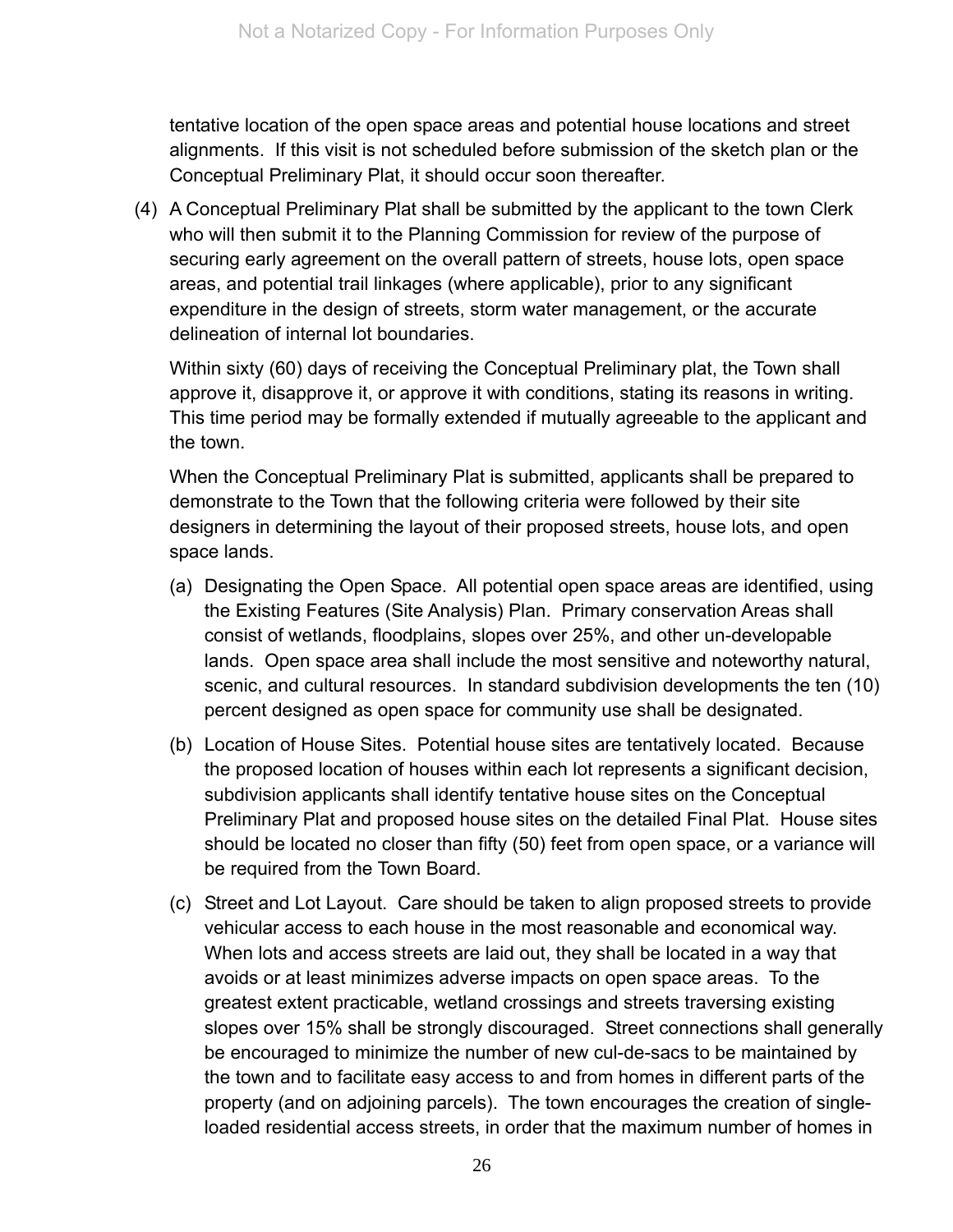new developments may enjoy views of open space.

- (d) Lot Lines. Finally, draw in the lot lines. These are drawn between house locations and meeting the town's minimum standards for the same.
- (5) Preliminary Plat. After the pre-submission conference, a sketch plan or a Preliminary Plat shall be submitted for all proposed subdivisions. As used in this ordinance, the term "Conceptual Preliminary Plat" refers to a preliminarily engineered sketch plan drawn to illustrate initial thoughts about a conceptual layout for open space lands, house sites, and street alignments. This is the stage where drawings are tentatively illustrated, before engineering costs are incurred in the design of any proposed subdivision layout.
- (6) Preliminary Engineering Certification. Prior to approval of the Conceptual Preliminary Plat, the applicant may be required to submit to the town a "Preliminary Engineering Certification" that the approximate layout of proposed streets, house lots, and open space lands complies with the town's zoning and subdivision ordinances, particularly those sections governing the design of subdivision streets and storm water management facilities. This certification requirement is meant to provide the town with assurance that the proposed plan is able to be accomplished within the current regulations of the town. The certification shall also note any waivers needed to implement the plan as drawn.

#### **SECTION 10.3 CERTIFIED SURVEY MAPS SUBMISSION PROCESS**

- (1) Process Overview. The sequence of actions prescribed in this Ordinance is as listed below and applies to Standard Design Subdivisions, Conservation Design Subdivisions and for Condominiums. These steps should be followed sequentially and may be combined only at the discretion of the Town.
	- (a) Contact the Town Clerk for the towns CSM requirements.
	- (b) Contact the county.
	- (c) Obtain the town's Land Division and Subdivision Ordinance.
	- (d) Submit the CSM to the town clerk and county.
	- (e) Final CSM submission, review, and decision. (After county review)
	- (f) Town signatures.
	- (g) Recording at County Register of Deeds.

No persons shall divide or create a land division or record a certified survey map without meeting all the requirements of Wisconsin Statutes Section 236.34 relating to certified survey maps, this land division ordinance, and any other applicable zoning ordinance, regulation, or plan. To the extent reasonably practicable, the land division shall comply with the provisions of this ordinance governing general requirements, design standards, and required improvements.

#### **SECTION 11.0 RECORDING**

#### **SECTION 11.1 RECORDING AND CONVEYANCE OF LOT OR PARCEL**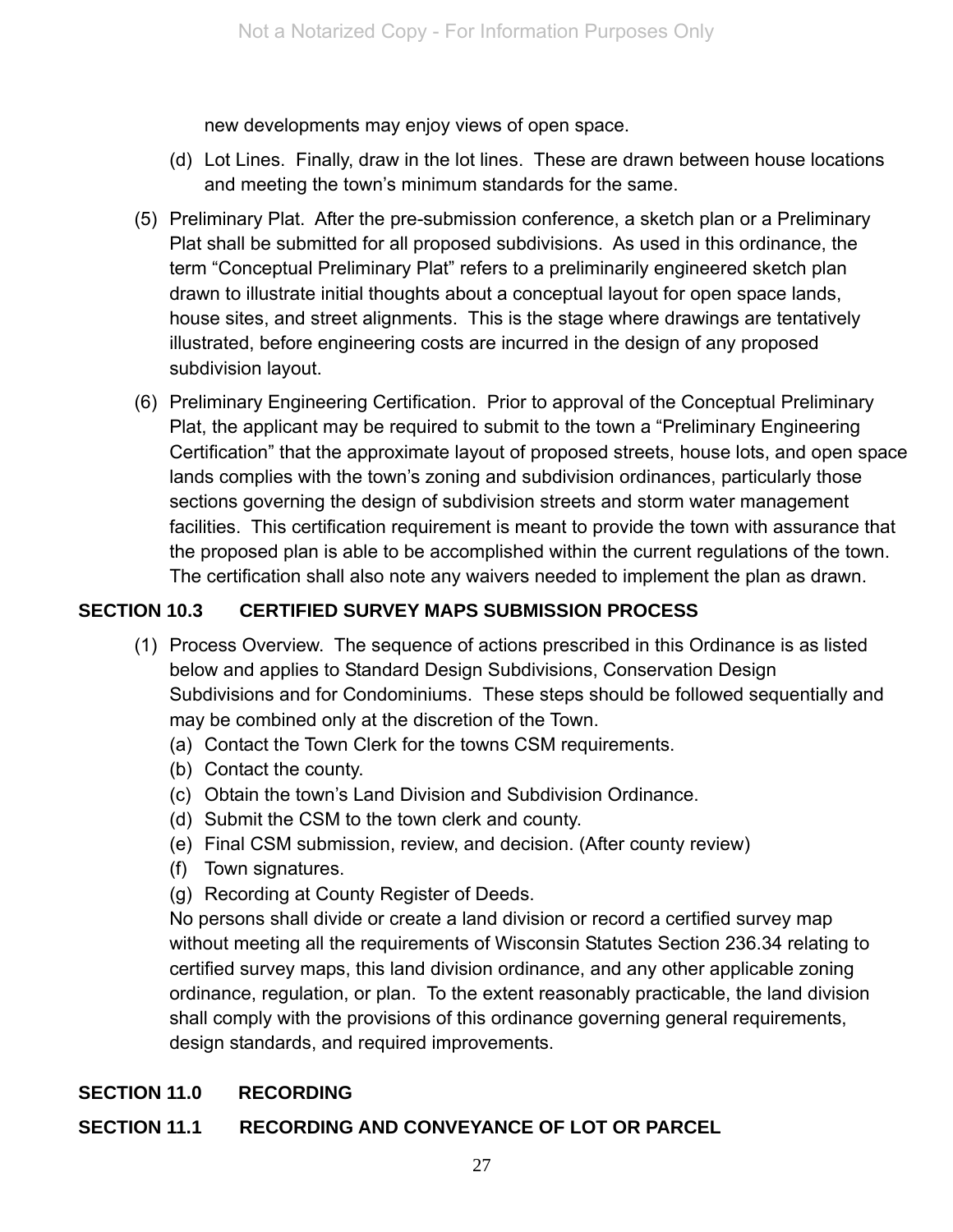- (1) Recording. Pursuant to section 236.45(2) of the Wisconsin Statutes, the Register of Deeds is directed to accept for recording all plats and certified survey maps and accompanying documents which are required to be prepared and approved by this code. The town prohibits any person from attempting to record a plat that is not in conformance with the ordinance and the town chairmen and town clerk will not sign any certification for any plat or certified survey map until all conditions of this ordinance have been met.
- (2) Conveyance. Lands described in plats and maps recorded pursuant to sub. (1) may be described by reference to the recorded plat or map and recording document number for all purposes, including those of assessment, taxation, devise, descent and conveyance as defined in section 706.01(3), Wisconsin Statutes.

#### **SECTION 12.0 ADMINISTRATION AND ENFORCEMENT.**

#### **SECTION 12.1 FEES**

- (1) Application fees. The sub-divider shall pay the fees specified below at the time of formal submission of application.
	- (a) Preliminary and Final Plat review
	- (b) Certified Survey Map (CSM) review:
	- (c) Replat. The same fees as listed in paragraph one (1).
	- (d) Condominium plat:
	- (e) Land division code:

Contact the Town Clerk for needed applications and their associated costs.

- (2) Professional Consultant Review Services.Town may retain the services of professional consultants (including planners, engineers, architects, attorneys, environmental specialists, recreation specialists, and other experts) to assist in the Town's review of a proposed land division. The Town may condition approval of the land division until the fees are paid by the sub-divider shall constitute an agreement to pay for such professional review services as are applicable, and any fees which are not paid, may be imposed as a special charge to the subject property. The Town may also require that any such fees be paid in advance of consideration of the proposed land division.
- (3) Fees shall be set and amended from time to time by the Town Board.
- (4) A double fee will be charged for all after-the-fact applications to partially recover the cost of obtaining compliance.
- (5) Any person, firm, incorporation, limited liability company, or other such entity who violates the provisions of this ordinance, or fails to comply with its requirements shall, upon conviction thereof, be subject to a forfeiture of not less than \$10.00 and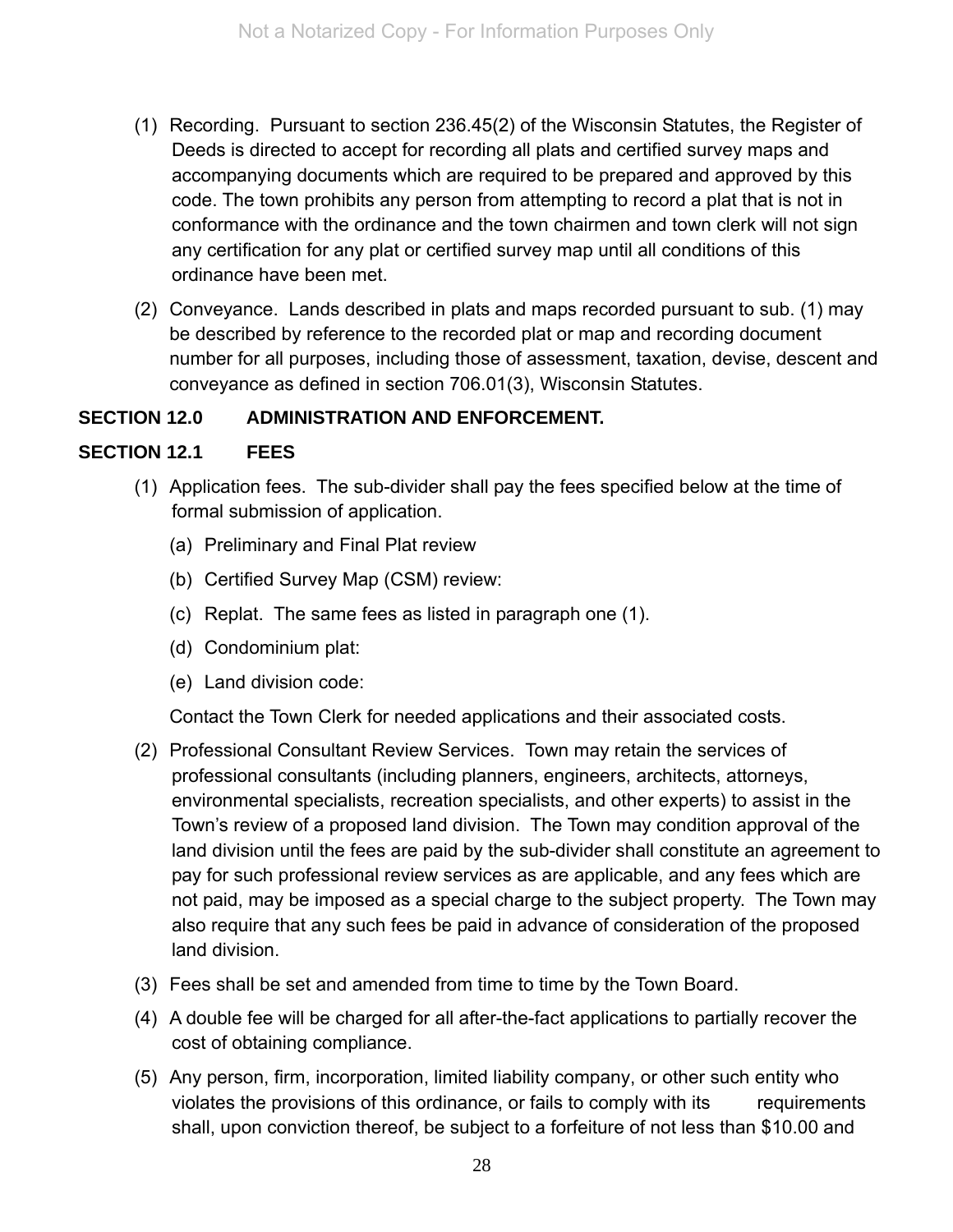not more than \$1,000.00, together with applicable costs, assessments, penalties, and fees. Each day that a violation continues to exist shall constitute a separate offense.

#### **SECTION 12.2 MODIFICATIONS AND APPEALS**

- (1) Modifications. Where, because of unique topographic or other conditions of the land involved, or because of other conditions predating adoption of this ordinance, or to achieve consistency with a city or village extraterritorial ordinance, it is inappropriate to apply literally the provisions of this ordinance and where such literal applications would impose undue hardship, the Town Planning & Zoning Commission and/or Town Board/Town Board may vary the requirements of this code. The Town Planning & Zoning Commission and/or Town Board/Town Board may attach conditions to the granting of such modifications to assure that the purpose and intent of the ordinance are observed and that compliance with state law is achieved.
- (2) Appeals. Any person aggrieved by a failure to approve any land division or condominium plat, may appeal there from to the courts as provided in the Wisconsin Statutes.

#### **SECTION 12.3 REPLATS, VACATIONS OR ALTERCATIONS IN RECORDED PLATS**.

- (1) Replats of all or part of a recorded land division shall occur pursuant to section 236.36 through 236.455 of the Wisconsin Statutes.
- (2) Upon submission to the Town of a preliminary plat for an area for which a plat was vacated or altered by action pursuant to section 236.40 through 236.44, the Town Planning & Zoning Commission shall hold a public hearing. While the proposed new plat is pending before the Plan Commission, notices of the hearing shall be mailed to the owners of all properties within the area of the subdivision and to all landowners within two hundred (200) feet of the proposed replat.

#### **SECTION 12.4 ENFORCEMENT**

- (1) Any division of land which results in a state subdivision, county subdivision, minor subdivision or condominium plat as defined in this ordinance, shall be surveyed, mapped or platted, and the map or plat shall be approved as provided herein, and the approved map or plat shall be recorded with the Marathon County Register of Deeds prior to conveying any lot, parcel or tract included within the proposed division, provided, however, that in the case of a subdivision which has been the subject of a preliminary plat approved by the Town, offers or contracts to convey parcels, lots, or tracts within the proposed land division may be entered into pending approval of the final plat if the contract or offer to convey stated on its face that it is contingent upon recording of the final plat and shall be void if such plat is not recorded within a specified time.
- (2) Lots may be further divided, providing they meet all land division standards of this and other applicable ordinances. It shall be unlawful for any person to build upon, divide,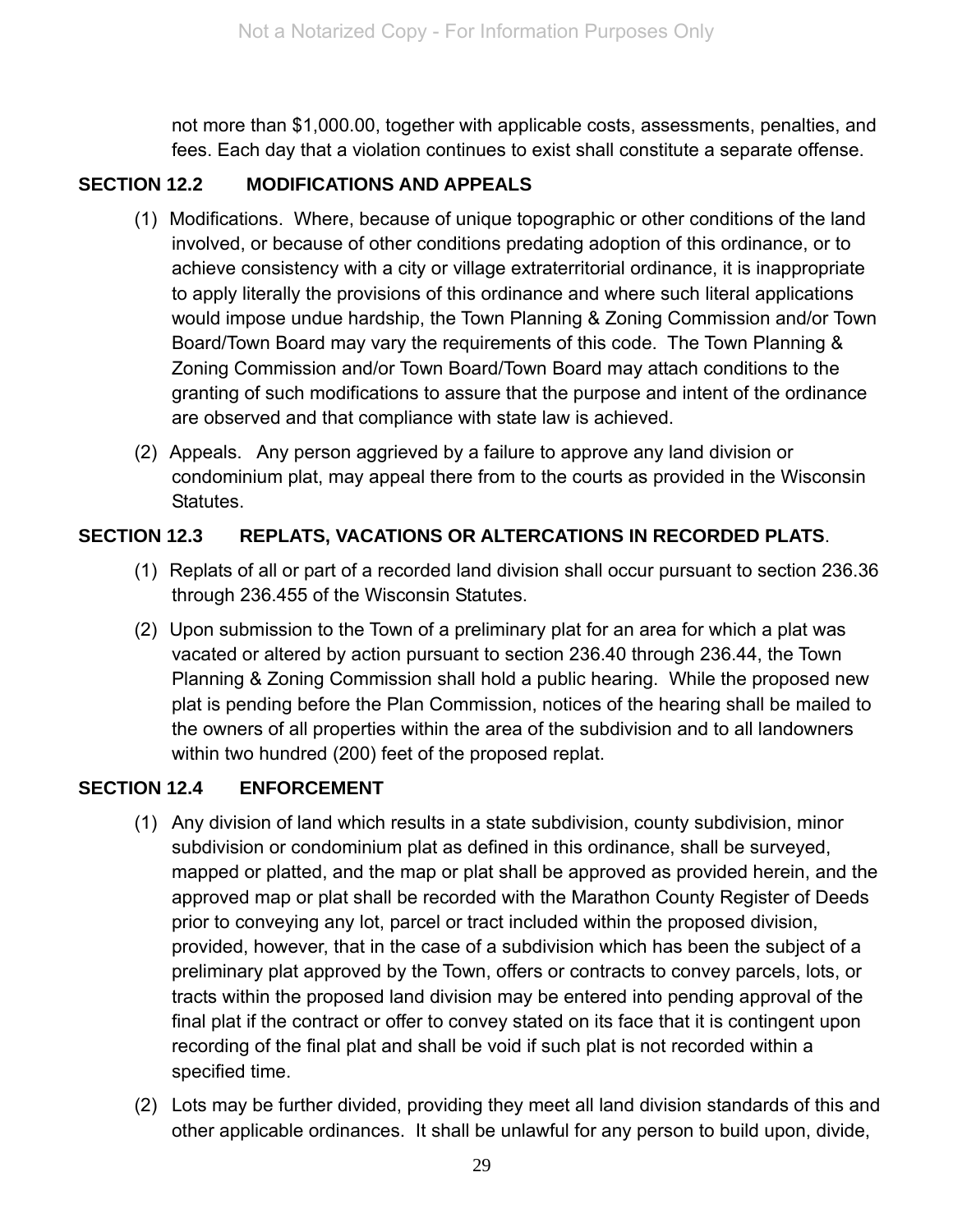convey, record or monument any land in violation of this code or the Wisconsin Statutes. Until the requirements of this ordinance have fully been met, no person, firm or corporation shall be issued a permit authorizing the building upon, or improvement on any land division, replat or condominium plat within the geographic jurisdiction of the ordinance, and not of record as of the effective date of this code.

- (3) The Town Board or designee may issue a compliance order, field directive, suspension order to termination order to assure compliance with the provisions of this code.
- (4) The Town Board may institute appropriate action or proceedings to enjoin violation of the ordinance or of state law pursuant to section 236.31 of the Wisconsin Statutes
- (5) Penalties. A person, firm or corporation who fails to comply with this code shall be subject to:
	- (a) The penalties of §236.31 and 236.32 statutes apply to this code.
	- (b) Each day a violation exists or continues shall constitute a separate offense.
	- (c) Assessor's plats made pursuant to section 70.27 of the Wisconsin Statutes may be ordered by the Town Board at the expense of the divider or the owners of record when a land division is created by successive divisions, not in compliance with this code.

#### **SECTION 13.0 APPENDIX A**

#### **SECTION 13.1 INTERPRETATIVE GUIDELINES**

For the purpose of these regulations, abbreviations, terms and words shall be interpreted, and defined as follows. Any words not defined in this section shall be presumed to have their customary dictionary definitions.

- (a) Unless the text clearly indicates to the contrary, words in the present tense shall include the future.
- (b) Words used in the plural include the singular and the reverse.
- (c) The word "person" includes a firm, association, partnership, limited liability company, limited liability partnership, trust, company or corporation as well as an individual. Gender references shall be all inclusive.
- (d) The word "shall" is mandatory, not directory.

#### **SECTION 13.2 DEFINITIONS**

**Access**. A way or means of approach by easement or ownership of land, to provide vehicular or pedestrian physical entrance to a property.

Act or Action. The outcome of a review, being an approval, conditional approval, denial; or a request for modification, additional study, field inspection or documentation.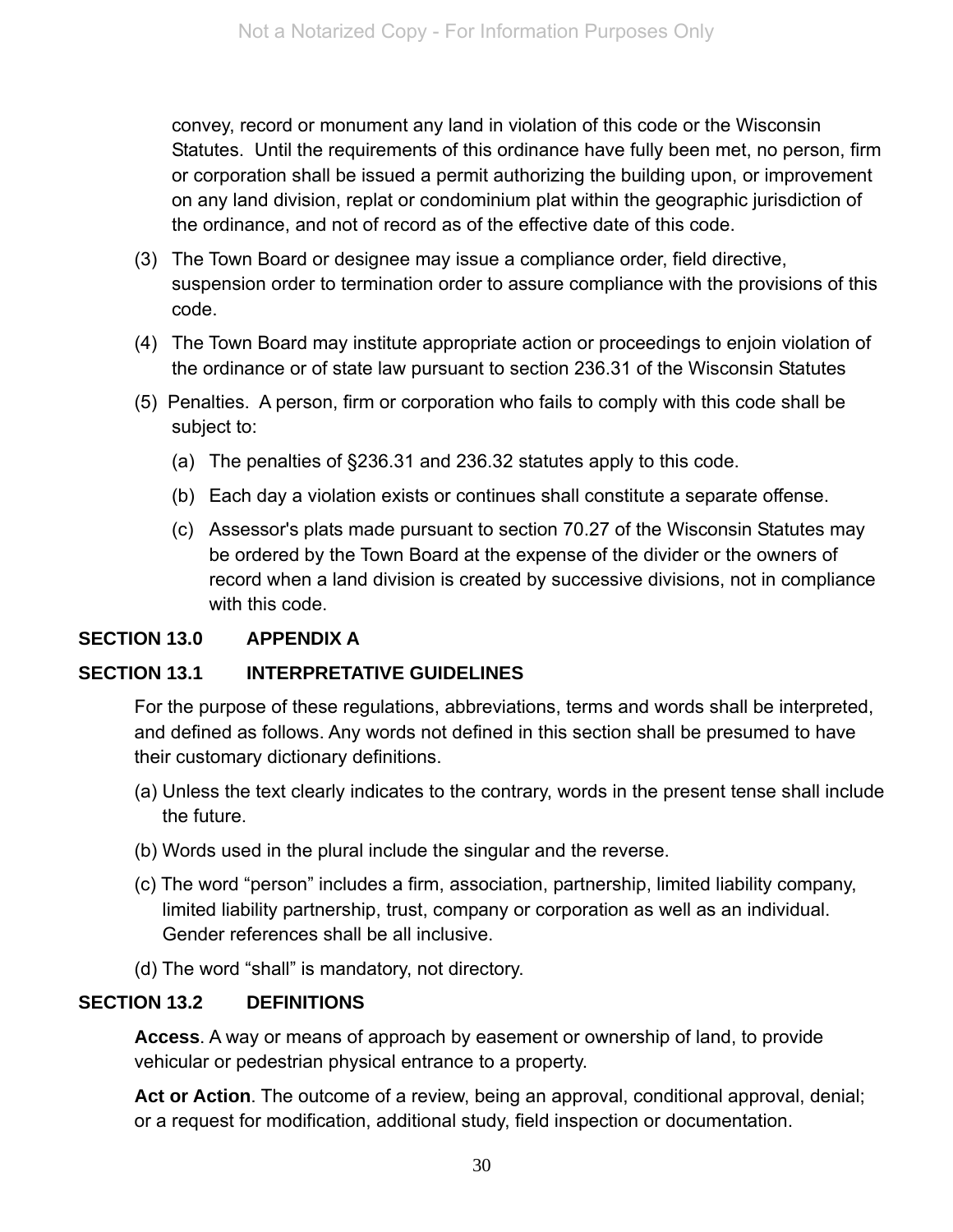**Applicant.** The owner of land proposed to be subdivided or its representative who shall have express written authority to act on behalf of the owner.

**Area, Lot, Parcel or Tract.** The total square footage lying within the peripheral boundaries, including land over which easements have been granted.

**Area**, **net useable.** In any zoning jurisdiction, the net useable area is the land of a lot, parcel or tract devoted to the land use and specifically excludes the right-of way of public and private streets; public lands; areas covered by navigable water; or other unusable land within the peripheral boundaries.

**Access Site, Lot**. A parcel of land that is contiguous to a body of water (lake or river) that provides means for waterfront access for back lot development.

**Assessor's Plat.** The description of one or more of different parcels thereof cannot be made sufficiently certain and accurate but plainly defined by the boundaries by street or roadway, for the purposes of assessment, taxation or tax title procedures.

**Block**. A tract of land bounded by streets, or by a combination of streets and public parks, cemeteries, railroad rights-of-way, shorelines of waterways, or municipal boundary lines.

**Board**. Knowlton Town Board, Town of Knowlton, Marathon County, Wisconsin.

**Building.** Any structure built for the support, shelter, or enclosure of persons, animals, chattels, or movable property of any kind, and which is permanently affixed to the land.

**Cemetery**. A place set apart, either by municipal authority or private enterprise, for the interment of the dead; the term including not only lots for burying the bodies of the dead, but also avenues, walks and grounds for shrubbery and ornamental purposes.

**Certificate of Survey.** Also known as a Map of Survey or Plat of Survey prepared by a Registered Land Surveyor. A Certificate of Survey may be a survey of an existing lot, parcel or tract, or may be a new land division if greater than ten (10) acres.

**Commission.** The Town of Knowlton Planning & Zoning Commission.

**Common Open Space**. Undeveloped land within a standard design or conservation design subdivision or condominium development that has been designated, dedicated, reserved or restricted in perpetuity from further development and is set aside for the use and enjoyment by residents of the development. Common Open Space shall not be part of the individual residential parcels, and shall be substantially free of structures, but may contain such recreational facilities for residents as are shown on the approved development plan.

**Comprehensive Plan**. The Comprehensive Master Plan adopted by the Town of Knowlton in accordance with the Wisconsin Smart Growth Law, which indicates the general locations recommended for various land uses in the Town and includes any part of the plan separately adopted and any amendment to the plan.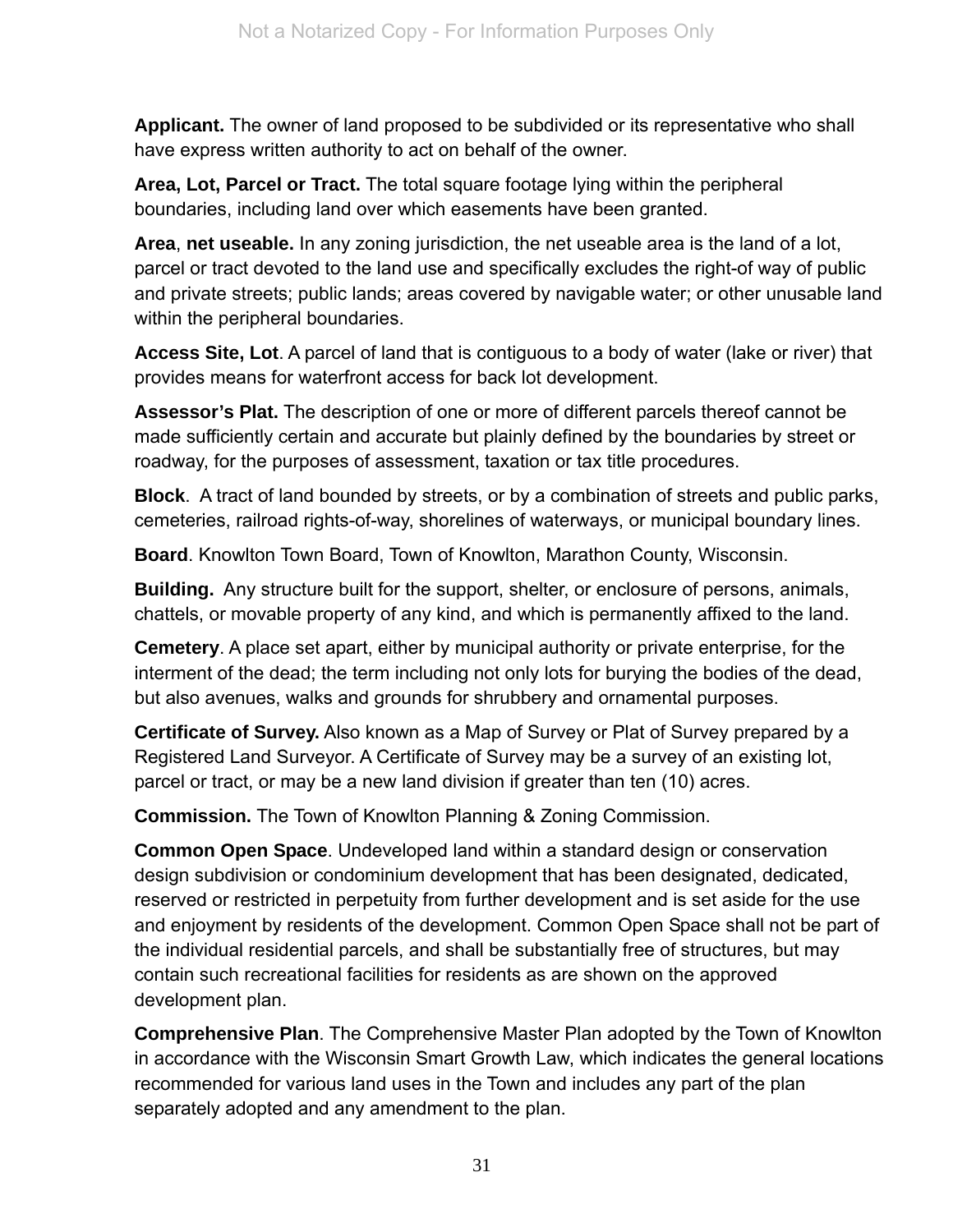**Conceptual Preliminary Plat**. A Concept Plan is a general layout of the proposed development that is presented to and reviewed by the Plan Commission for general compliance with the Comprehensive Plan, and to enable the Sub-divider and Town to identify development issues and articulate concerns with the proposed development prior to the creation of a Preliminary Plat.

**Condominium Declaration**. A legal agreement outlining the management of common open space within a condominium development.

**Condominium Association**. An association, whose members consist of owner of units in a condominium

**Condominium Development**. A real estate development in which the condominium form of ownership pursuant to Wisconsin Statutes, Chapter 703 is utilized.

**Conservation Areas, primary**. Areas that are automatically set aside when determining open space for conservation design subdivisions, including: all lands located within existing right-of-ways, all lands located within existing utility and railroad right-of-ways, floodplains, wetlands, and slopes of 25% or greater

**Conservation Easement.** The grant of a property right or interest from the property owner to another person, agency, unit of government, or organization stipulating that the described land shall remain in its natural, scenic, open, or wooded state, precluding future or additional development.

**Conservation Subdivision (Conservation Design Cluster Developments)**. A subdivision design method which concentrates development in specific areas on the

proposed site. The purpose of clustering is to allow increased density on a portion of the parcel, while preserving the rest as permanent open space. The development density of the entire parcel will not exceed the original density of the parcel. Houses will be grouped together in one or more areas on the parcel. A density bonus may be granted, which will allow increased building density on the parcel. The concept of clustering provides for a flexibility in subdivision design that fits the natural characteristics of the land and permits more useable open space and the preservation of prime agricultural land and land which may contain sensitive areas.

**Conservation Subdivision Design**. A residential development where fifty percent or more of the developable land area is designated as undivided, permanent open space; thereby permanently protecting agriculturally, environmentally or historically significant areas within the parcel. The remaining developable land is subdivided into buildable lots.

**Conserved Vegetation**. The natural vegetation, trees, undergrowth and grasses.

**Contiguous**. Land that touches, having a common boundary.

**County.** Shall mean Marathon County.

**Covenant**. An agreement or promise between two (2) or more parties in writing.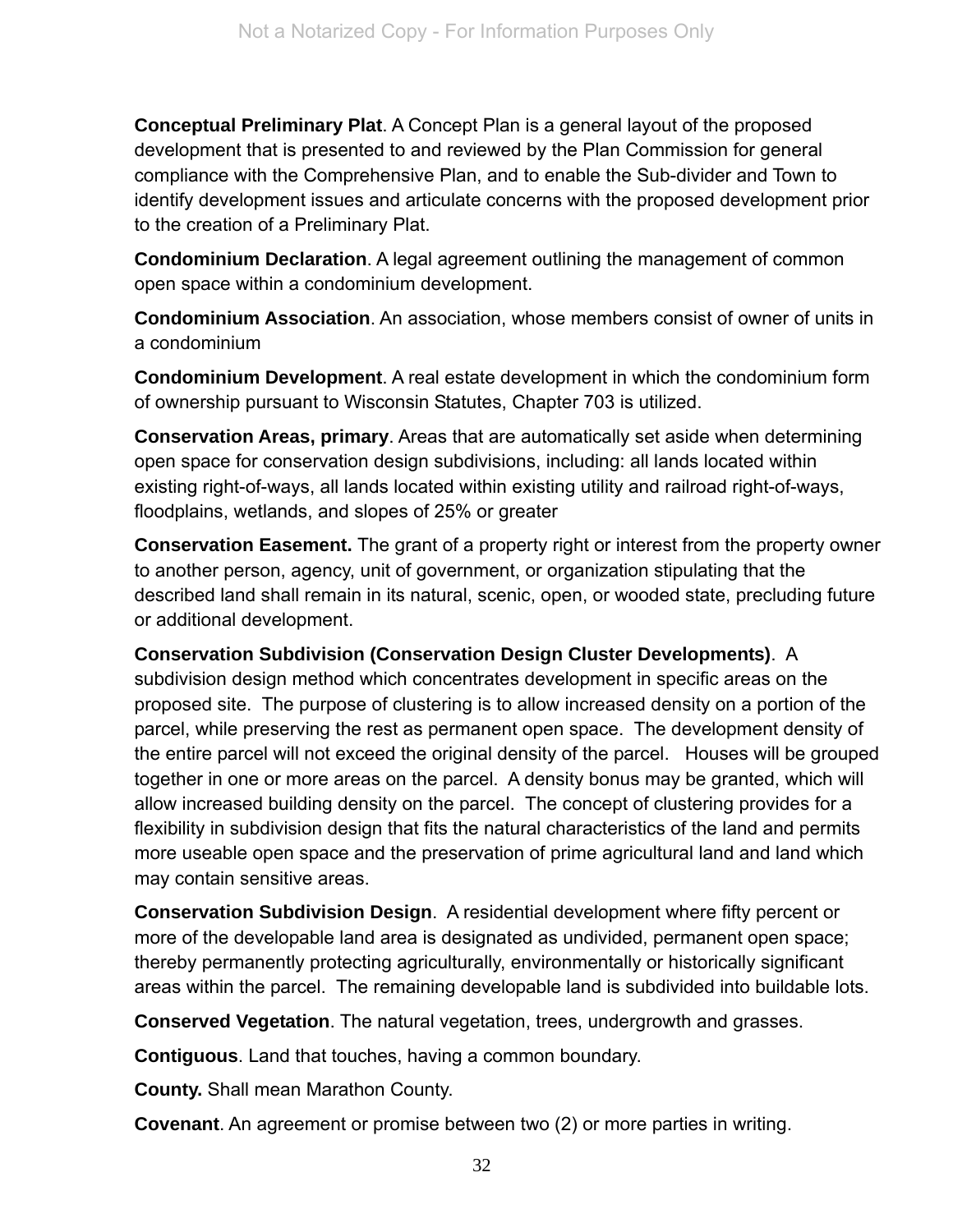**Cul-de-sac**. A local street with only one vehicular outlet and having an appropriate terminal for the safe and convenient reversal of traffic movement.

**Cul-de-sac Temporary**. A local street terminating in a turnaround, which will be extended as a through street within a time period approved during the platting process by the Town Board. The sub-divider shall submit such assurances as required by the Town Board that the street will be extended as a through street within the time allowed.

**Days.** Shall refer to full calendar days.

**Declaration.** The instrument by which a property becomes subject to this ordinance, and the declaration as amended from time to time.

**Dedication**. A donation of land or grant, to the public or part of the public.

**Deed, Recorded**. A written instrument that is signed, sealed, delivered and recorded in the Register of Deeds office by which one party conveys land, tenements or hereditaments to another.

**Developer Agreement.** Contracts entered into between the Sub-divider and the Town to provide mutual protection and understanding as to the processes and nature of the development.

**Detention Basin**. A man-made or natural depression below the surrounding grade level designed to collect surface and subsurface water to impede its flow and to gradually release the same at a rate not greater than that prior to the development of the property, into natural or man-made outlets (i.e. storm sewer, culvert or stream).

**Divider.** Any person, or corporation or authorized agent who undertakes a land division as defined in this section.

**Driveway.** A private access for ingress & egress from a public road right-of-way to private land.

**Easement**. The area of land set aside or through which a privilege or advantage in land, distinct from ownership of the land, is granted to the public or part of the public.

**Final Plat**. The map and/or drawing of a of record of a subdivision, and any accompanying material prepared in compliance with the provisions of Chapter 236 of the Wisconsin Statutes and the provisions of this ordinance..

**Floodplains.** Those lands, including channels, floodways, and floodplain fringe, which are subject to inundation by flood within a given recurrence frequency. The 100-year recurrence interval flood (or that flood having a 1 percent probability of occurring in any given year) is generally used for regulation.

**Frontage.** The length of the front property line of the lot, lots, or tract of land abutting a public street, road, highway or public right-of-way.

**Grade**. The slope of a road, street or other public way, specified in a percentage.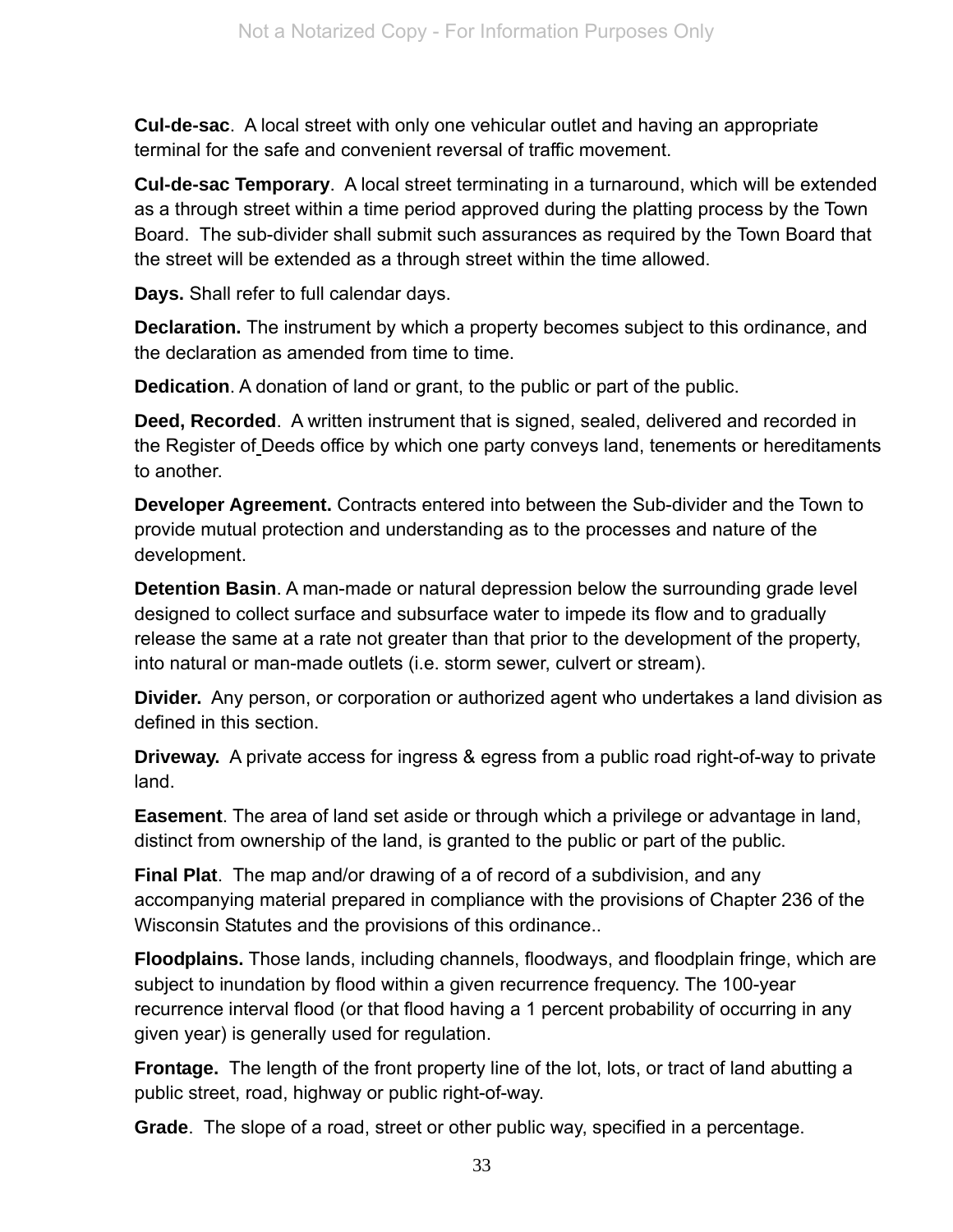**High Water Elevation.** The average annual high water level of a pond, stream, lake, flowage, or wetland refereed to an established datum or plane or, where such elevation is not available, the elevation of the line up to which the presence of water is so frequent so as to leave a distinct mark by erosion, change in, or destruction of vegetation, or other easily recognized topographic, geologic or vegetative characteristic.

**Homeowners Association**. A Wisconsin non-profit membership corporation which serves as an association of homeowners with a subdivision or certified survey having shared common interests, responsibilities with respect to costs and upcoming of common private property of a subdivision or certified survey. Such common property may include recreation and open space areas within a subdivision or certified survey.

**Hydric Soils**. Soils susceptible to saturation by water, as designated by the USDA Natural Resources Conservation Service.

**Improvement, Public**. Any sanitary sewer, storm sewer, drainage ditch, water main, offstreet parking area, or other facility for which the County, town or special use district may ultimately assume the responsibility for maintenance and operation.

**Land Division.** The act or process of dividing land into two (2) or more lots, parcels or tracts for the purpose of transfer of ownership or building development.

**Large Scale Development.** A proposed complete new, large neighborhood unit which due to its magnitude and comprehensiveness, warrants special consideration by the Plan **Commission** 

**Landscape Buffer**. A specific area constructed with berming and/or live plant material and maintained for the purpose of providing a visual and/or spatial separation between different uses.

**Landscaping**. Living material, such as grass, groundcover, flowers, shrubs, vines, hedges and trees and nonliving durable material, such as rocks, pebbles, sand, mulch, wood chips or bark, walls and fences, but not including paving.

**Lease**. A conveyance of land or tenements to a person for a specified time, in consideration of some type of compensation.

**Light Pollution**. Outside electrical lighting that strays from its intended illuminated area into the air space of other properties as to obscure vision or disrupt privacy.

Lot. A parcel of land having frontage on a public street, occupied or intended to be occupied by a principal structure or use and sufficient in size intended for transfer of ownership or for building development. to meet the provisions of this Ordinance and any applicable zoning ordinance.

(a) **Corner Lot**. A lot situated at the intersection of two streets, the interior angle of such intersection not exceeding one hundred thirty-five (135) degrees.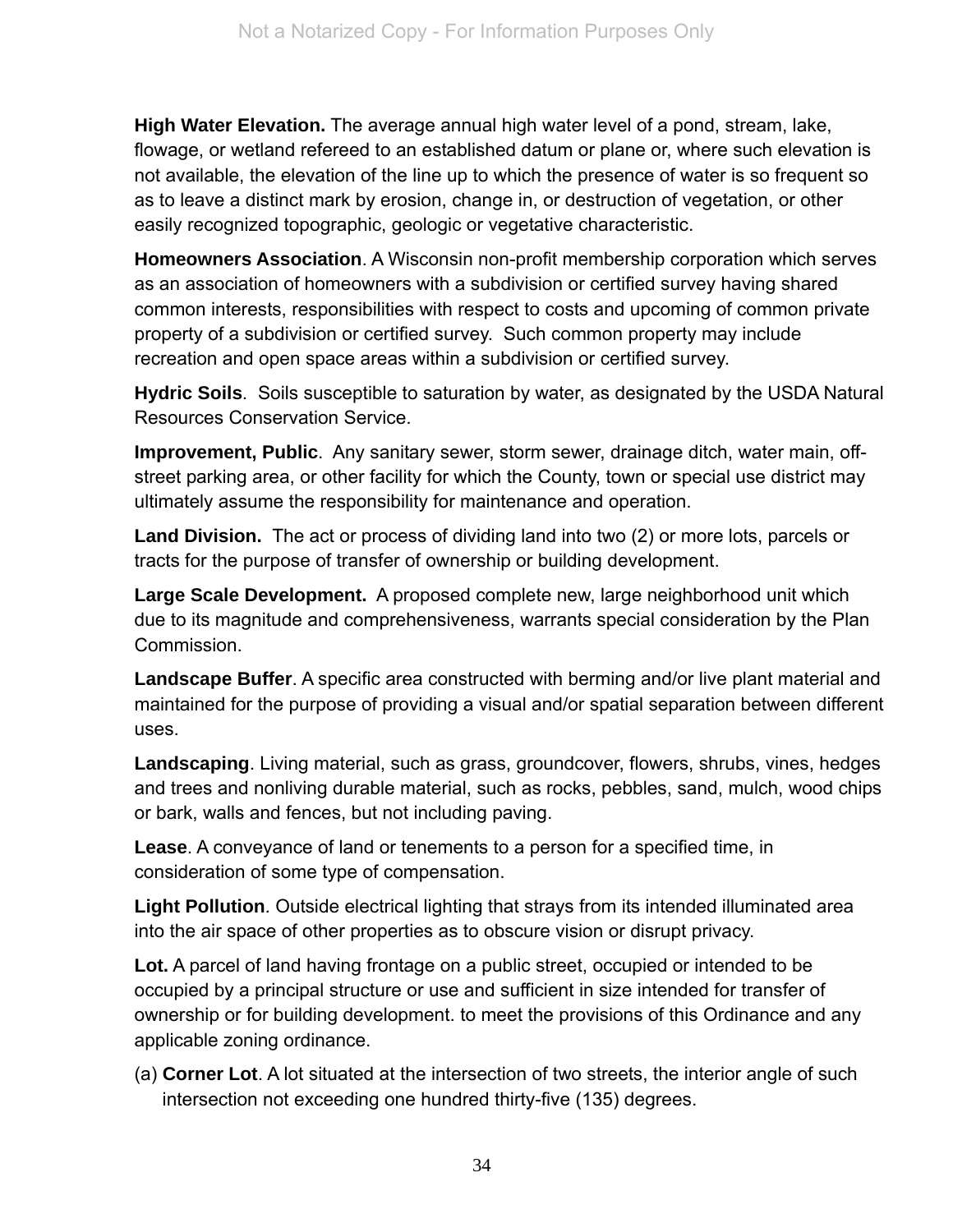- (b) **Double Frontage Lot**. Double frontage, is a lot which has a pair of opposite lot lines along two substantially parallel streets, and which is not a corner lot. On a "through lot" or "double frontage lot" both street lines shall be deemed front lot lines
- (c) **Lot Area**. The area contained within the exterior boundaries of a lot excluding streets, and land under navigable bodies of water.
- (d) **Lot, Legal.** An area of land that complies with applicable basic district standards for the zoning district in which such lot is situation or means the definition of a "lot of record" of this ordinance.
- (e) **Lot Lines**. The peripheral boundaries of a lot.
- (f) **Lot, Substandard.** An area of land having frontage on a public street, or other approved means of access, having insufficient size to meet the lot width, lot area, yard, off-street parking area or other open spaced provisions of this ordinance or the zoning district wherein located.
- (g) **Lot Width**. The width of a parcel of land measured along the front setback line.

**Map.** The map refers to all pages and sheets that make up the land surveying document.

**Natural Resources.** Natural resources shall include, but not be limited to, all mineral, animal, botanical, air, water, land, timber, soil, quietude, recreational and historical resources. Scenic and esthetic resources shall also be considered natural resources when owned by any governmental unit of agency.

**Navigable Waters**. All natural inland lakes within Wisconsin and all streams, ponds, sloughs, flowages and other waters that are navigable under the laws of this state. Under Section 281.31(2m), Wisconsin Statutes, notwithstanding any other provision of law or administrative rule promulgated there under, shore land ordinances required under Section 59.692, Wisconsin Statues, and Chapter NR115, Wisconsin Administrative Code, do not apply to lands adjacent to farm drainage ditches if:

- (a) Such lands are not adjacent to a natural navigable stream or river.
- (b) Those parts of such drainage ditches adjacent to such lands were not navigable streams before ditching; and
- (c) Such lands are maintained in nonstructural agricultural use.

**Official Map.** The map adopted pursuant to Wisconsin Statutes that shows existing and propose streets, highways, parkways, parks and playgrounds and school sites.

**On-site Wastewater Treatment System**. A means of disposing and treating wastewater contained entirely within a lot or Plat and meeting the requirements of Wisconsin Administrative Code COMM 83.

**Open Space.** See Common Open Space.

**Ordinary High Water Mark**. The water level of a pond, stream, lake, river, flowage, or wetland referred to on an established datum plan where the presence of the water is so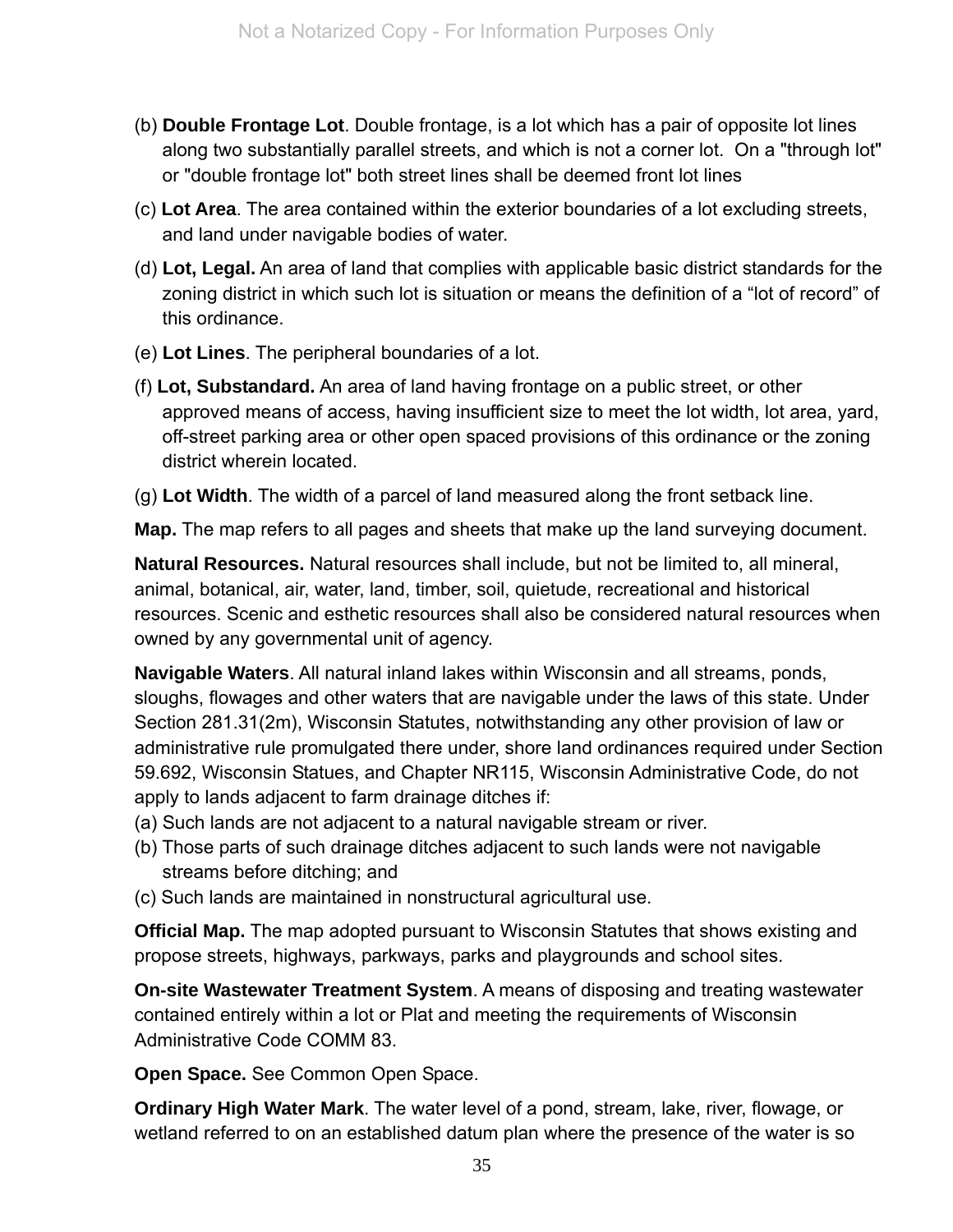continuous as to leave a distinct mark by erosion, changing, or destruction of, vegetation or other easily recognized topographic, geologic, or vegetative characteristics.

**Owner**. The record owners of the fee or a vendee in possession, including any person, group of persons, firm, association, partnership, private corporation, public or quasi-public corporation, or combination of these, or any legal entity having legal title to or sufficient proprietary interest in the land sought to be subdivided under this title.

**Out Lot**. A parcel of land other than a lot or block, intended for transfer of ownership or private right-of-way. An out lot may not be used as a building site unless it is in compliance with restrictions imposed under this ordinance with respect to building sites. An out lot may be a private road or alley, a non-buildable parcel having poor soils or topographic conditions or a remnant parcel.

**Parcel.** Contiguous lands under the control of a Sub-divider(s) not separated by streets, highways or railroad rights-of-way.

**Plat.** A map of a subdivision.

- (a) **Final Plat.** The final map of a subdivision, together with any supplementary data required in this Ordinance, which gives legal descriptions of property and is prepared and approved under these regulations, to be recorded by the County Register of Deeds.
- (b) **Preliminary Plat**. A map showing the salient features of a proposed subdivision, , together with supplementary data as required in this Ordinance, showing the layout of a proposed subdivision submitted to the Plan Commission and Town Board for their consideration as to compliance with the regulations contained in this Ordinance and the Town Comprehensive Plan for purposes of preliminary consideration..
- (c) **Replat.** The process of changing, or a map or Plat which changes the boundaries of a recorded Subdivision Plat or part thereof. The legal dividing of a large block or lot within a recorded subdivision Plat without changing exterior boundaries of said block or lot is not a replat.

**Public Hearing.** A public meeting conducted by the Town Board or Plan Commission for the purpose of collecting testimony about a specific topic or item and which is specifically noticed under Wisconsin Statutes, Section 19.84.

**Public Improvement.** Any open channel, roadway, park, parkway, public access, multi-use path, planting strip or other facility for which the Town may ultimately assume the responsibility for maintenance and operation.

**Registered Land Surveyor**. Al land surveyor duly registered in the State of Wisconsin to perform any service comprising of the determination of the location of land boundaries and land boundary corners; the preparation of maps showing the shape and area of parcels or lots and their subdivision into smaller parcels or lots; the preparation of maps showing the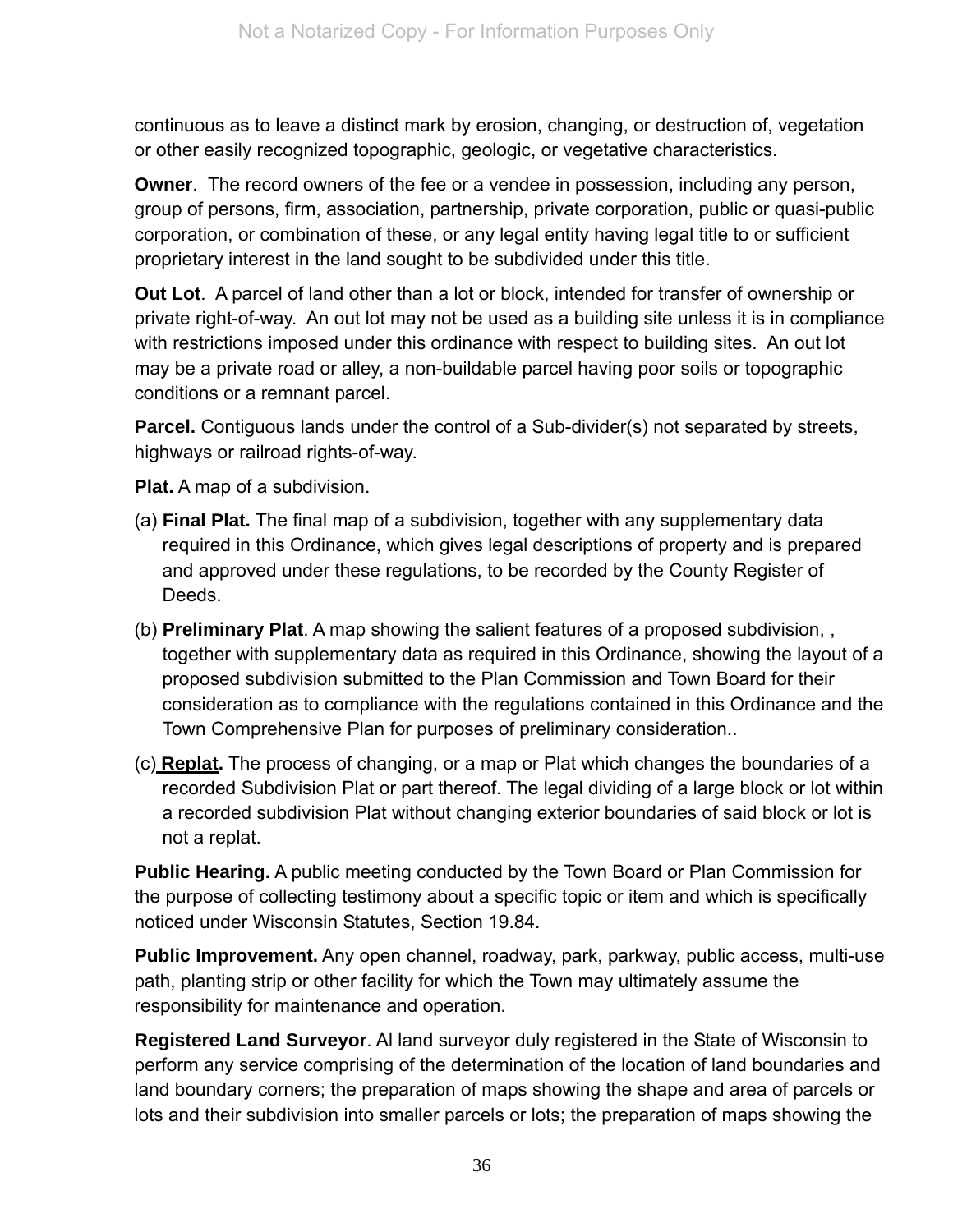layout of roads, streets and right-of way of the same to give access to smaller parcels or lots; and the preparation of official plats or maps of land in the State of Wisconsin.

**Right-of-way.** Right-of-way is a strip of land occupied or intended to be occupied by a street, walkway, railroad, electric transmission line, oil or gas pipeline, water main, sanitary or storm sewer main, or for another special use. The usage of the term "right-of-way" for land established and shown on a final plat is to be separate and distinct from the lots or parcels adjoining such right-of-way, and not included within the dimensions or areas of such lots or parcels. Rights-of-way intended for streets, walkway, water mains, sanitary sewers, storm drains, or any other use involving maintenance by a public agency shall be dedicated to public use by the divider of the plat on which such right-of-way is established.

**Restrictive Covenants**. Contracts entered into between private parties or between private parties and public bodies pursuant to Section 236.293, Wisconsin Statutes, which constitute a restriction on the use of all private or platted property within a subdivision for the benefit of the public or property owners and to provide mutual protection against undesirable aspects of development which would tend to impair stability of values.

**Recreation Land, Active.** Areas that are altered from their natural state to accommodate organized athletic activities (e.g. soccer, football, baseball, golf). Active recreation lands may also require the installation of equipment (e.g. playground apparatus, riding stables, target ranges, golf ranges, etc.)

**Recreation Land, Passive.** Areas that are left in a natural state for scenic enjoyment (e.g. distant views) with minimal alternation. Limited outdoor activities with minimal impact on the landscape (e.g. walking, hiking, birding, hunting) may also be included as passive recreation lands.

**Retention Basin**. A man-made or natural body of water of a depth of not less than three (3) feet, designed to contain water at all times, the levels of which will be increased as a result of flow into it from surface and subsurface water collected therein and released gradually into natural and man-made outlets.

**Roadway**. The surfaced portion of the street available for vehicular movement and parking.

**Shore Lands.** Those lands within the following distances (whichever is greater):

- (a) Within one thousand (1,000) feet from the high-water elevation of navigable lakes, ponds and flowages, or;
- (b) Within three hundred (300) feet from the high-water mark of a river or stream, or to the landward side of a flood-plain.

**Street.** A public or private right-of-way which affords a primary means of vehicular access to abutting properties, whether designated as a street, avenue, highway, road, boulevard, land, throughway, or however otherwise designated, but excepting driveways to buildings.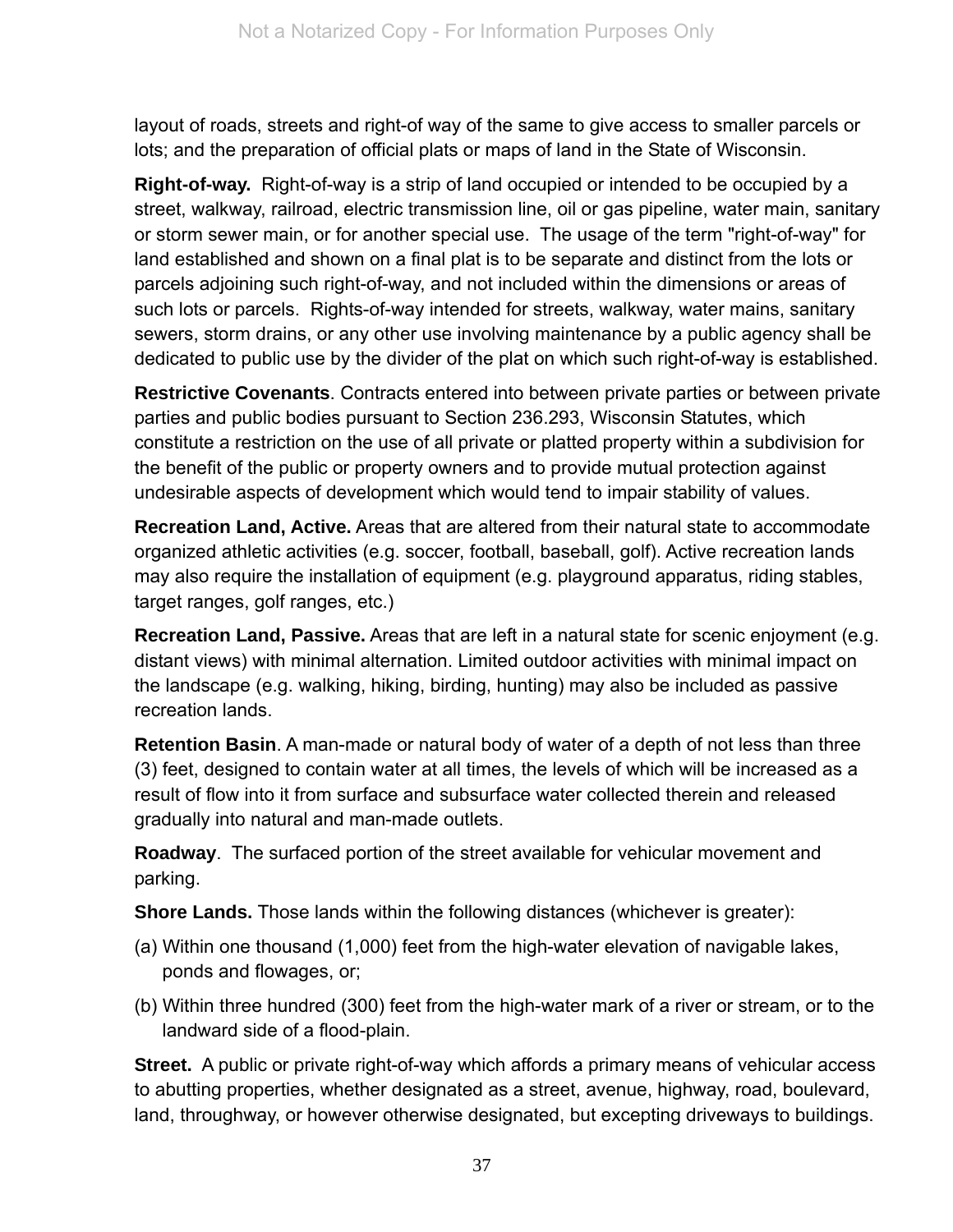- (a) **Cul-de-sac Street**. A local street with only one outlet and having a turn around for the safe and convenient reversal of traffic movement.
- (b) **Dead End Street**. A local street with only one outlet and having no turn around for reversal of traffic movement.

**Scenic Natural Areas**. Any tract of land which contains a unique feature of the rural landscape including, but not limited to, large rock formations, hillcrests, mature tree stands, and/or any other feature deemed to be significant by the Town Board of Supervisors for the Town of Knowlton.

**Sensitive Areas**. Areas containing one or more of the following unique or locally significant resources: archaeological resources, critical wildlife habitats, erodable land, flood hazard areas, stream corridors, wetlands or woodlands.

**Service Drive.** A public street, generally paralleling and contiguous to a main traveled way, primarily designed to promote safety by eliminating unregulated ingress and egress to the right-of-way, and providing safe and orderly points of access at fairly uniformly spaced intervals.

**Sewage Disposal System,** Private a/k/a Private On-Site Waste Treatment System. An on-site septic or holding system approved for use by the Department of Commerce.

**Sidewalk.** That portion of a street or walkway, paved or otherwise surfaced, intended for pedestrian use only.

**Sub-divider.** Any person, corporation or authorized agent who undertakes the subdivision of land or proposing to divide land resulting in a Certified Survey Map, Subdivision Plat, Condominium Plat, or Replat as defined in this section.

**Subdivision, State**. A division of lot, contiguous parcel or tract of land for the purpose of sale or of building development, where:

- (a) Five (5) or more parcels or lots are created, or;
- (b) Five (5) or more parcels or lots, counting the remnant lot, original tract as a parcel or lot, are created by successive divisions within a period of five (5) years, whether done by the original owner or a successor owner; or
- (c) The establishment of a Condominium Development pursuant to Wisconsin Statutes, Chapter 703 shall be deemed to be a subdivision for purposes of this Ordinance.

**Subdivision Design Standards**. The basic land planning standards established as guides for the preparation of preliminary plats and certified survey maps.

**Supplementary Data**. Information required to be filed with a Certified Survey Map, Subdivision or Condominium Plat as required by this Ordinance.

**Surety**. Any legal financial assurance or guarantee that guarantees performance of a Subdivider's contract or obligation through forfeiture of the assurance of guarantee if said contractor obligation is unfulfilled by the Sub-divider.